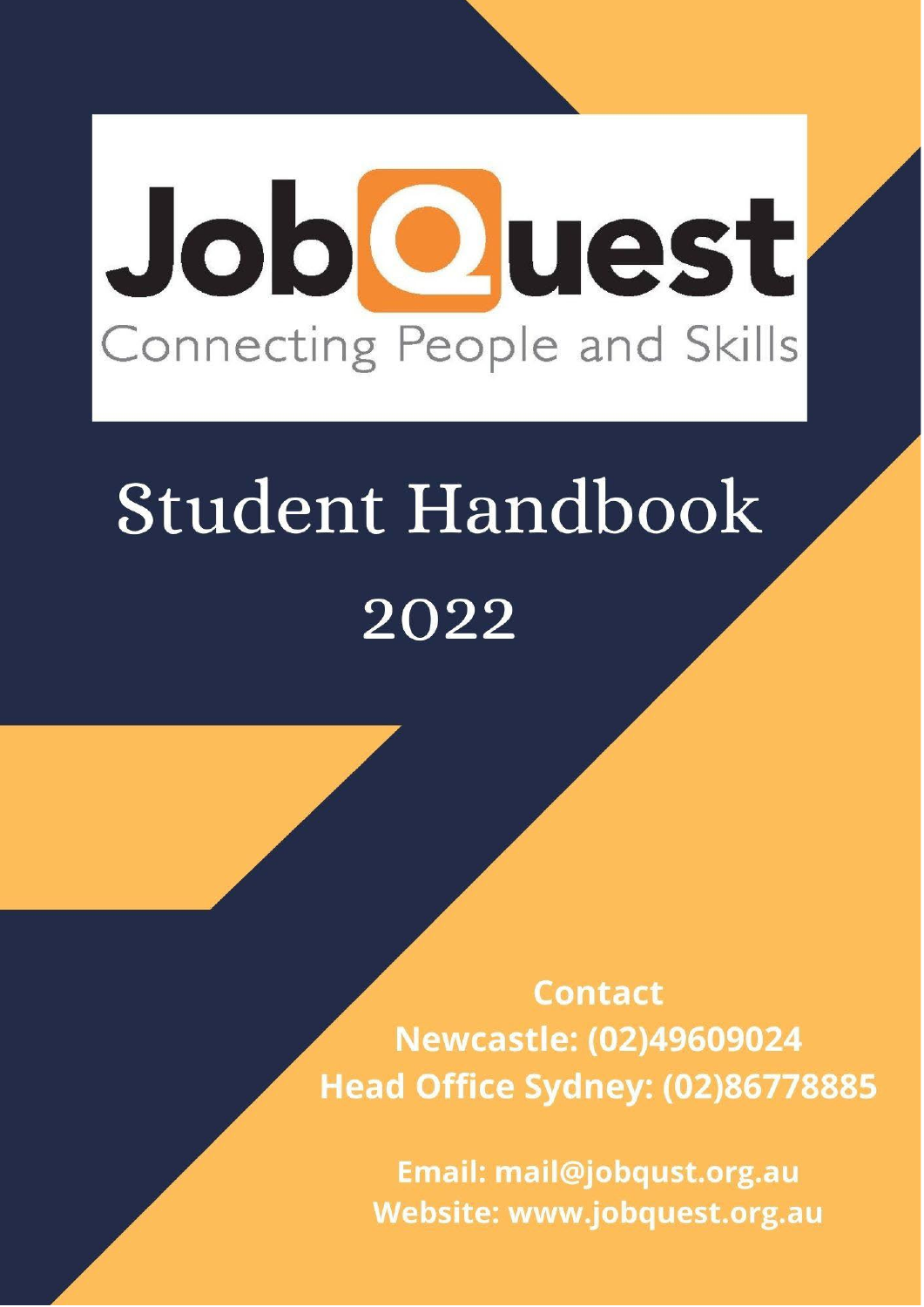# **TABLE OF CONTENTS**

| <b>GLOSSARY OF TERMS</b>                                                      | 1  |
|-------------------------------------------------------------------------------|----|
| <b>INTRODUCTION</b>                                                           | 3  |
| Nationally Recognised Qualifications  Error! Bookmark not defined.            |    |
| Training Programs with Licensing Requirements Error! Bookmark not defined.    |    |
| ENROLMENT AND INDUCTION                                                       | 4  |
|                                                                               |    |
| <b>GENERAL TRAINING INFORMATION</b>                                           | 5  |
|                                                                               |    |
|                                                                               |    |
|                                                                               |    |
|                                                                               |    |
|                                                                               |    |
|                                                                               |    |
|                                                                               |    |
| <b>FEES AND CHARGES</b>                                                       | 7  |
|                                                                               |    |
|                                                                               |    |
|                                                                               |    |
|                                                                               |    |
|                                                                               |    |
|                                                                               |    |
| NSW Government Subsidised Training - Smart and Skilled  9                     |    |
| <b>STUDENT SUPPORT &amp; WELFARE</b>                                          | 10 |
|                                                                               |    |
|                                                                               |    |
| Call 4960 9024 or email mail@jobquest.org.au Welfare and Guidance Services 11 |    |
|                                                                               |    |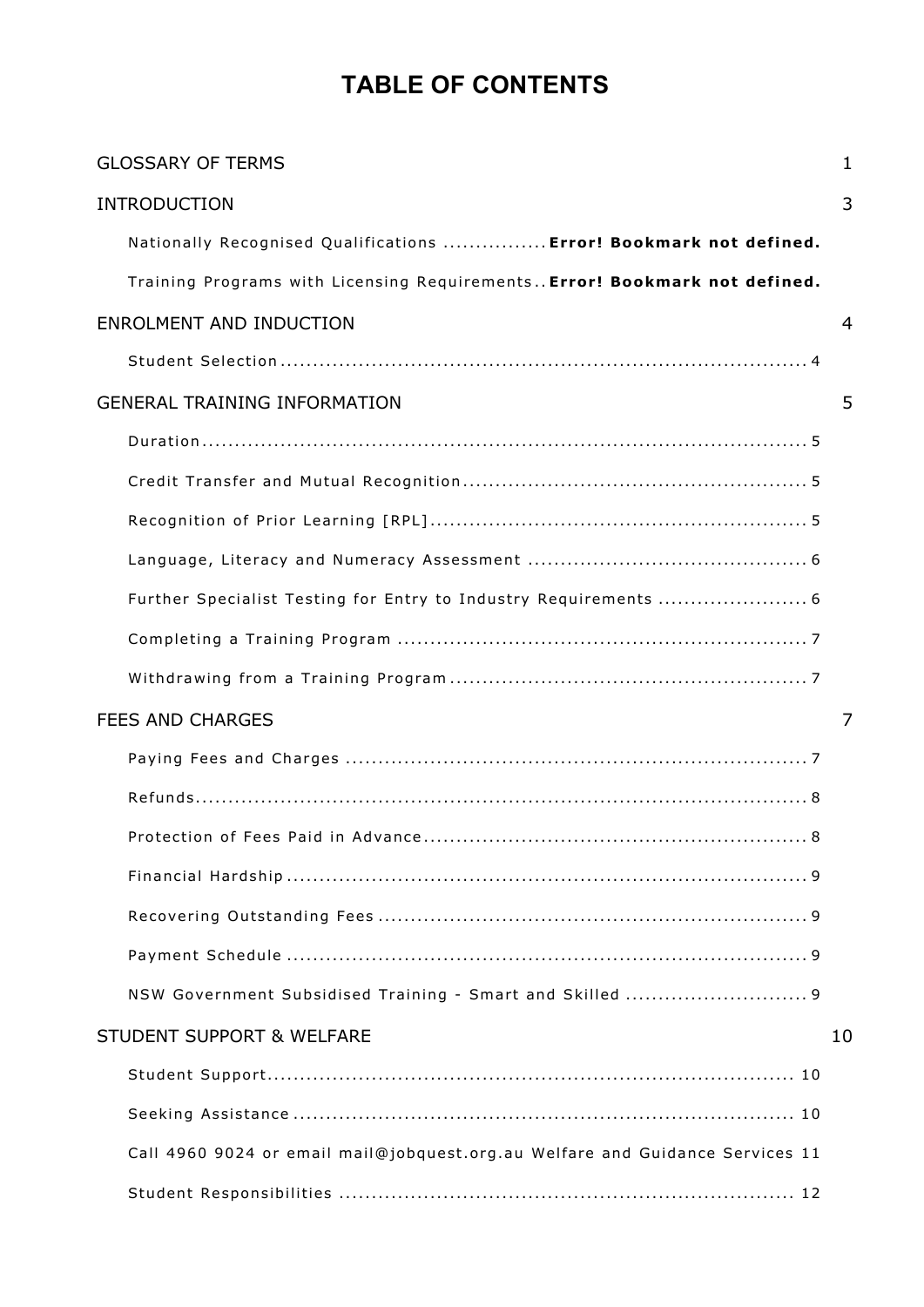| JobQuest Unable to Provide Training and/or Assessment 18                        |    |
|---------------------------------------------------------------------------------|----|
|                                                                                 |    |
|                                                                                 |    |
|                                                                                 |    |
|                                                                                 |    |
|                                                                                 |    |
|                                                                                 |    |
| Failure to make satisfactory progress in a traineeship  23                      |    |
| <b>LEGAL FRAMEWORK</b>                                                          | 23 |
|                                                                                 |    |
|                                                                                 |    |
| Privacy Statement [This statement forms part of the student enrolment form]  26 |    |
|                                                                                 |    |
|                                                                                 |    |
|                                                                                 |    |
| <b>SMART AND SKILLED</b>                                                        | 30 |
| This training is subsidised by the nsw government                               | 30 |
|                                                                                 |    |
|                                                                                 |    |
|                                                                                 |    |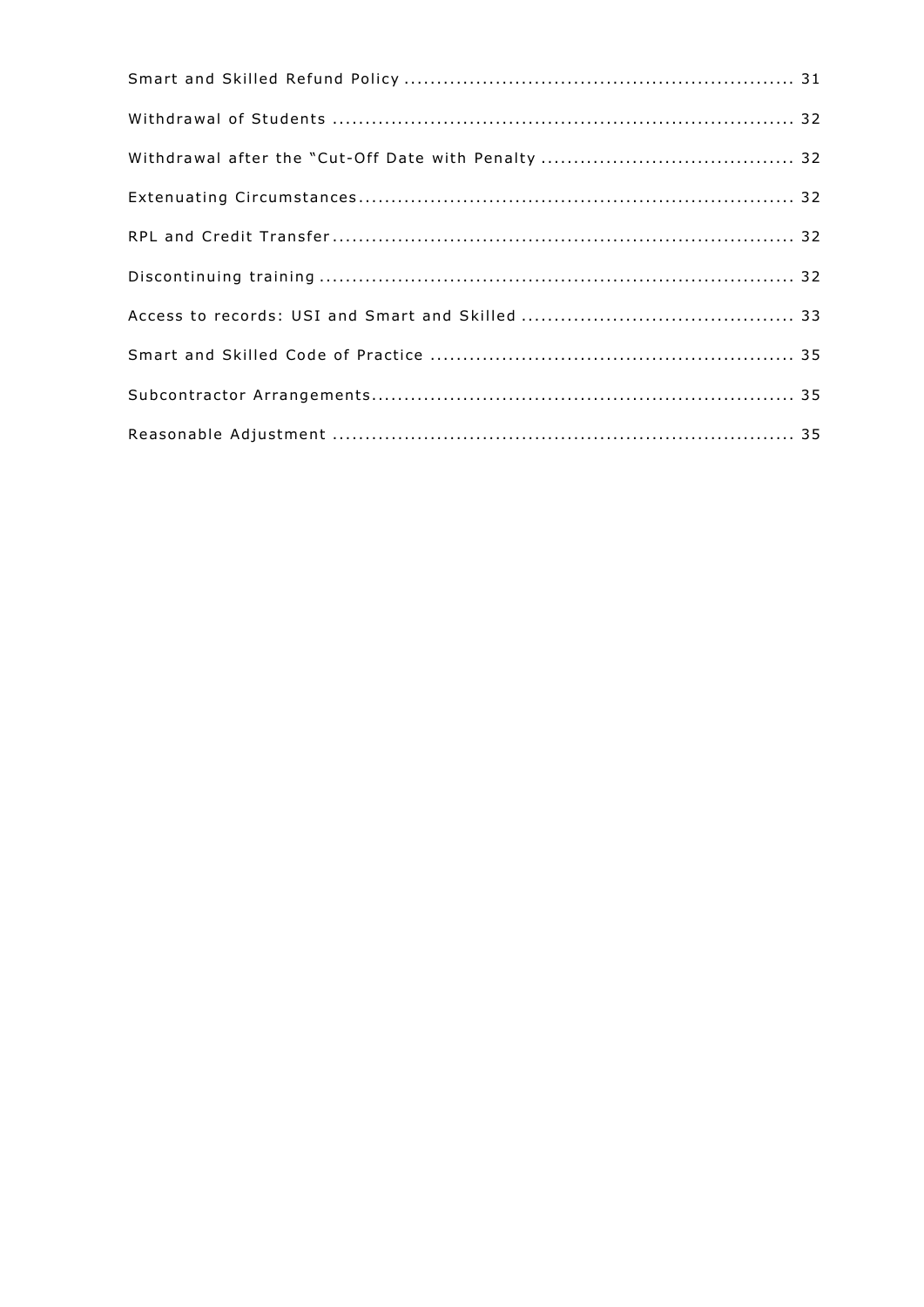## <span id="page-4-0"></span>**GLOSSARY OF TERMS**

#### **Student:**

People enrolled in forms of training – accredited or non-accredited training programs, short courses, recognition or assessment only pathways.

#### **Trainee:**

Students enrolled in a program work-based training called a traineeship. Trainees are indentured or contracted with their employer and the NSW Department of Education for the period of the traineeship. Specific information is provided for trainees and employers prior to enrolment. People interested in traineeships can request further information from JobQuest or [Training Services NSW.](https://www.training.nsw.gov.au/apprenticeships_traineeships/employers/index.html)

#### **Vocational Education and Training [VET]:**

This is the tertiary education system made up of public [TAFE] and private organisations that deliver training services that are linked to qualifications in particular industries. For example: A Certificate III is a qualification aimed at persons working at a service delivery level. Certificate IV is the level above [eg: supervisors] followed by the Diploma level [eg: managers].

These qualifications are nationally recognised. This means that if a student has gained a Certificate III in Victoria and they go to work in New South Wales the certificate is the same as one a person studying in New South Wales would get and must be recognised as such.

#### **Accredited Training or Nationally Recognised Training:**

Australia has a national training system based on industry performance standards. These are documented as Competencies or Units of Competency and are packaged for various industries in a Training Package.

#### **Registered Training Organisation - RTO:**

All organisations that deliver training services in the VET sector must be registered, checked by the government accrediting body – the Australian Skills Quality Authority [ASQA] and are referred to as a Registered Training Organisation or RTO. Only an RTO can issue a nationally recognised qualification.

#### **Competence:**

Competence is the ability of a person to do something well and is measured against an expected standard.

In the vocational education and training system a person is said to be competent when they have the required skills and knowledge and can apply these in such a way that they can demonstrate their ability to do a particular task or job as described by industry performance standards. These industry performance standards are referred to as Competencies or Units of Competency. Groups of these units make up each nationally recognised qualification.

Each Unit of Competency is divided into a set of key elements or activities and each of these elements is further broken down into a set of performance criteria. This gives everyone involved in the process – the trainer, the assessor and in some cases the student, a clear description of the expected skills and knowledge that need to be attained.

Qualifications often have compulsory or core units [those which must be done] and elective units [a set of units from which the student can choose]. The number of units and the core and elective units are all set down in the industry Training Package. The RTO can choose which elective Units of Competency it offers students.

Students, trainees and their employers are given detailed information about the units available prior to the completion of the student's Training Plan.

Students may be enrolled in training programs that are designed to deliver qualifications or specific skills aligned with one or more units from a qualification. Students are also given detailed information about the Units of Competency required for the qualification they are seeking.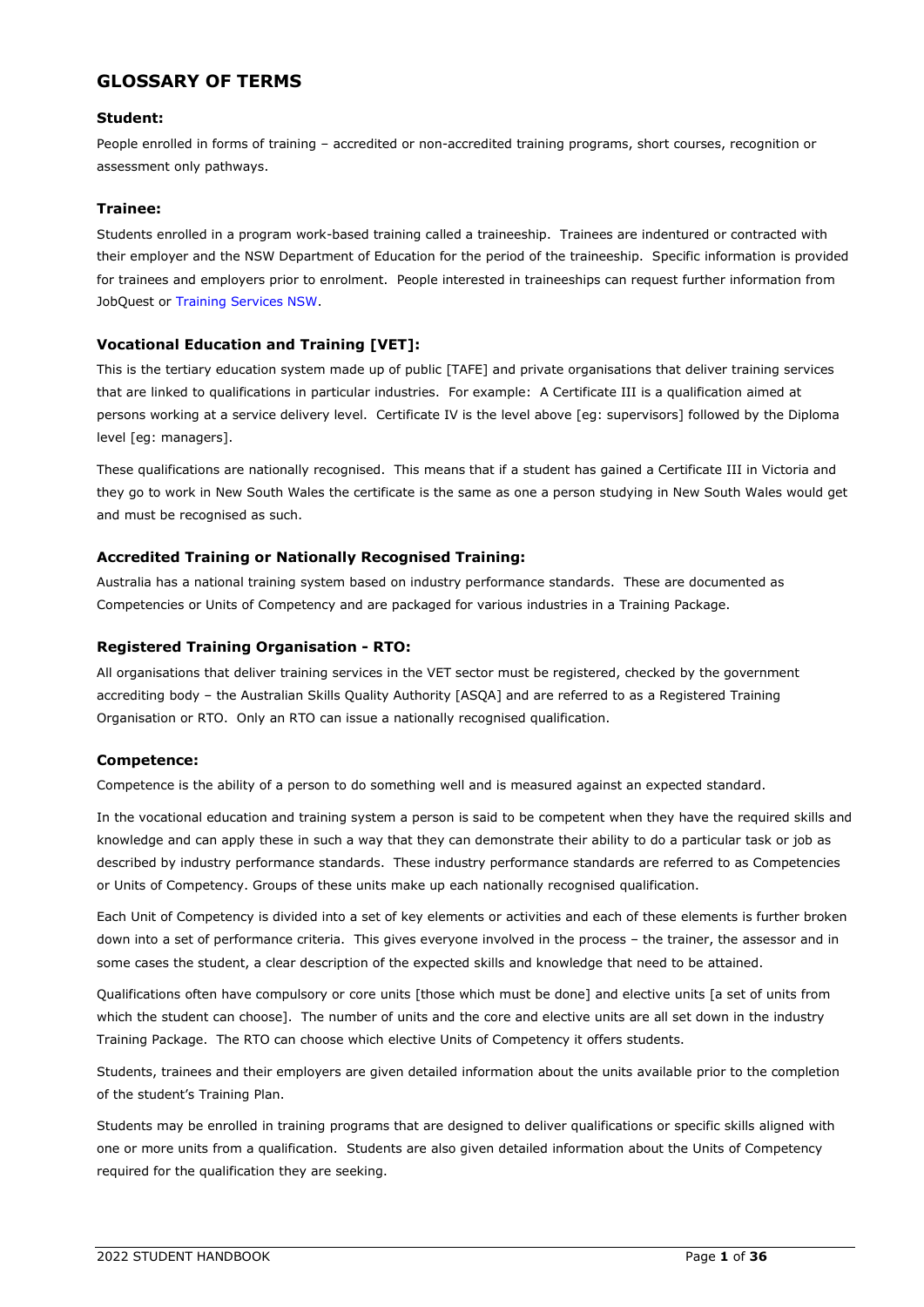#### **Assessment and Recognition of Prior Learning:**

Assessment is the process whereby a student demonstrates that they have the skills and knowledge and can apply these to meet the industry standard – the Unit of Competency.

An assessor collects evidence and makes a judgement based on the evidence collected that a student meets the knowledge and skills requirements of a particular Unit of Competency.

#### **Recognition of Prior Learning [RPL]:**

This is an assessment process that recognises the skills and knowledge that a student may already have from previous training, life experiences [such as volunteer work] or work experiences.

RPL is just a way of assessing that is used when a student believes that they already have some of the required skills. It may enable a student to speed up the process of completing a qualification if they so choose.

A student's ability to acquire and present evidence of their abilities, and the assessor's ability to relate and match evidence against the requirements of a Unit of Competency is the key to a successful RPL assessment.

#### **Evidence:**

An assessor is required to collect evidence that proves that a student has the required level of competence. Once enough evidence has been collected the assessor can make a decision of competence and the student can gain the required unit of competency and eventually his or her qualification when all units are achieved.

A person undertaking RPL is required to provide such evidence to their assessor although it might be different evidence to what is collected for a student from a classroom or on-line teaching situation or a student in a work-based situation.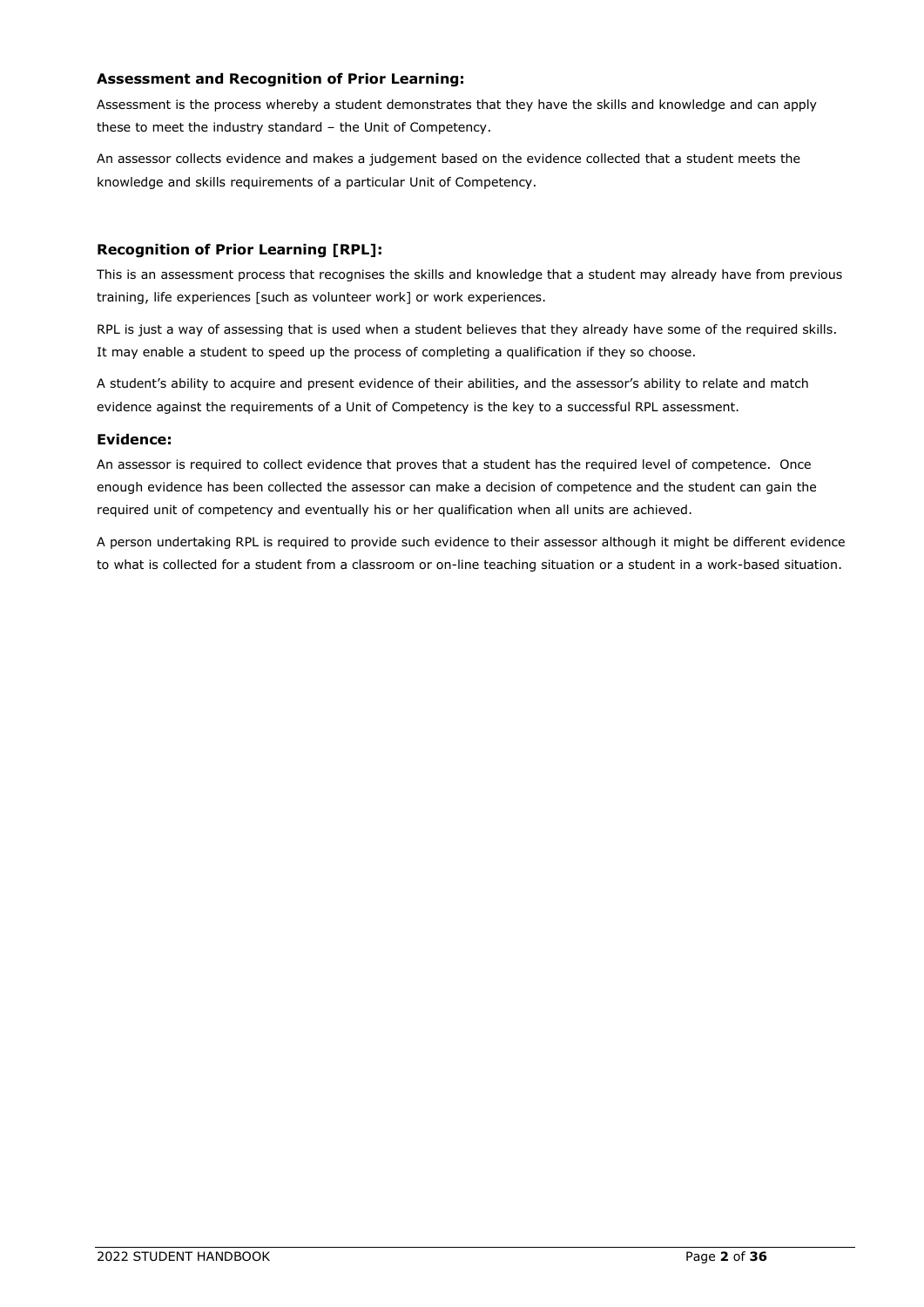# <span id="page-6-0"></span>**INTRODUCTION**

Participation in training is a way to build work skills, keep skills up to date and remain competitive in the workforce. JobQuest is a Registered Training Organisation offering a range of training programs many of which are nationally recognised.

### **Nationally Recognised Qualifications**

| Certificate I in Workplace Skills                         | <b>BSB10120</b> |
|-----------------------------------------------------------|-----------------|
| Certificate II in Workplace Skills                        | BSB20120        |
| Certificate I in Access to Vocational Pathways            | FSK10119        |
| Certificate I in Skills for Vocational Pathways           | FSK10219        |
| Certificate II in Skills for Work and Vocational Pathways | FSK20119        |
| Certificate III in Business                               | <b>BSB30120</b> |
| Certificate II in Community Services                      | CHC22015        |
| Certificate III in Community Services                     | CHC32015        |

#### **Nationally Recognised Units of Competency**

| Develop and use a personal budget                                       | FNSFLT211    |
|-------------------------------------------------------------------------|--------------|
| Complete personal details on extremely simple and short workplace forms | FSKWTG001    |
| Implement Falls prevention strategies                                   | CHCAGE002    |
| Develop and use a savings plan                                          | FNSFLT212    |
| Provide cardiopulmonary resuscitation                                   | HLTAID009    |
| Provide first aid                                                       | HLTAID011    |
| Comply with infection prevention and control policies and procedures    | HLTINFCOV001 |
| Use hygienic practices for food safety                                  | SITXFSA001   |

# **Training Programs with Licensing Requirements**

| l FIRST AID | To comply with Safe Work NSW requirements |
|-------------|-------------------------------------------|
|-------------|-------------------------------------------|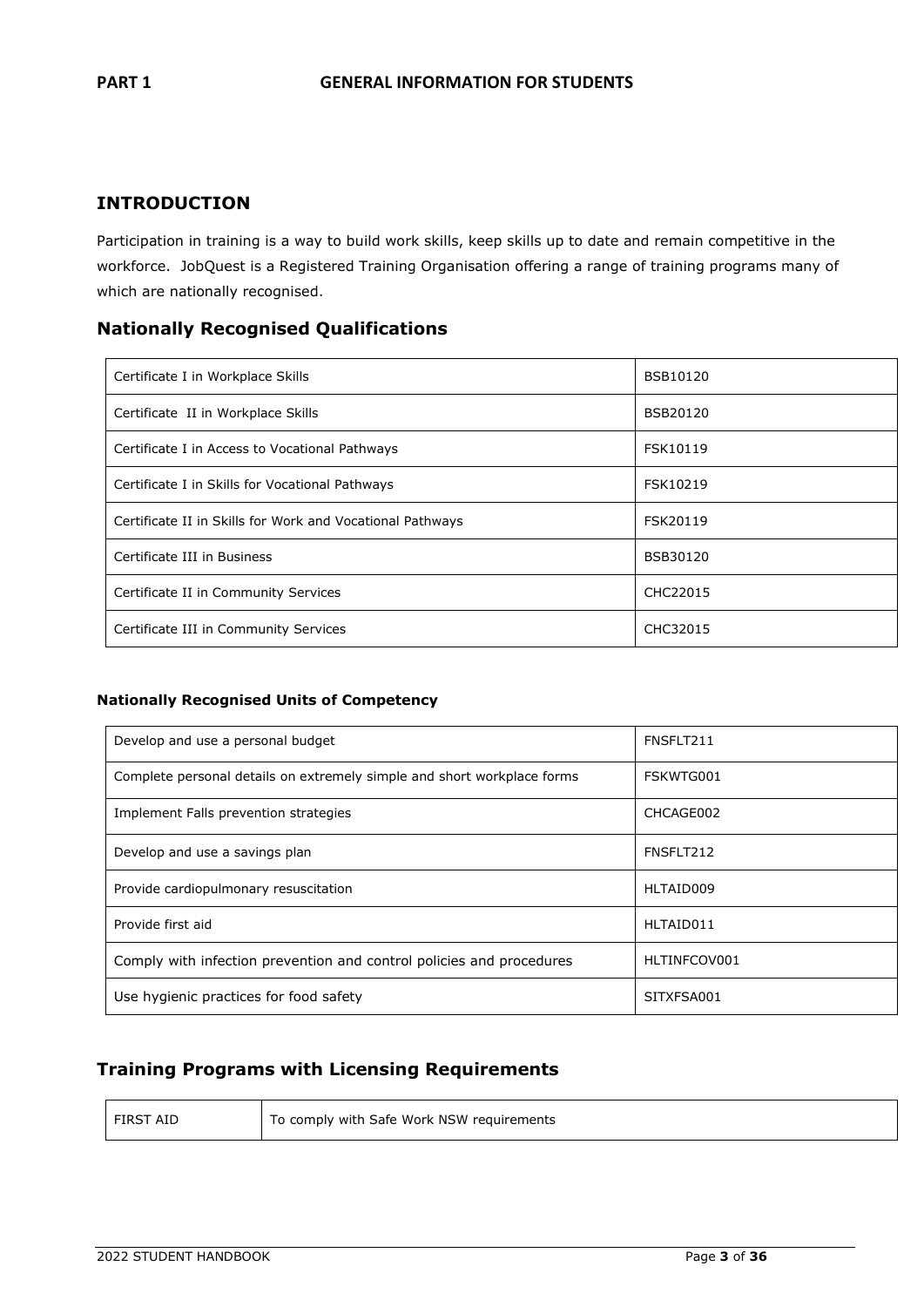# <span id="page-7-0"></span>**ENROLMENT AND INDUCTION**

An enrolment and induction process is provided to all students entering training. An introductory interview may be held with an interested applicant to discuss entry requirements and enrolment procedures. Once an applicant has a full understanding of the training program and any pre-requisites or requirements to enter a program are established, the enrolment may continue to the next phase.

#### **Enrolment requires clear and accurate completion of the relevant enrolment documentation**.

Information collected at enrolment is kept safe and confidential in accordance with our privacy protection systems. Detailed information about this is also provided in this booklet.

All students must provide a UNIQUE STUDENT IDENTIFIER [USI] number at enrolment for any training program that is nationally-recognised or accredited. Further information about the USI and obtaining a USI is provided in this booklet.

Staff are available to assist students in completing enrolment documentation and obtaining a USI if required.

At induction students will receive information on their training program and other areas such as:

- JobQuest's Code of Practice and training delivery methods;
- Advice regarding applying for Recognition of Prior Learning (RPL) or Credit Transfer;
- Completion of a training plan; including support required;
- Information about the qualification and the units of competency to be undertaken; and
- Opportunities for early completion of studies.

The induction program may also go through this booklet to ensure that all of the contents, particularly in relation to rights and responsibilities are clearly understood.

### <span id="page-7-1"></span>Student Selection

Students will be individually assessed on their eligibility and suitability for the training program being provided. Selection will comply with equal opportunity legislation and individuals will not be denied access to services through discriminatory practices. Programs in high demand will be filled on a "first in" basis based on eligibility and accurate completion of enrolment documentation.

We are, however, required under the National Vocational Education and Training Quality Framework, not to enroll students who we believe do not have the capacity to successfully complete a specific program.

To this end students may have to provide additional information or undertake testing to properly and fairly assess this capacity.

Complaints procedures are in place to ensure any concerns raised during student selection are dealt with immediately and appropriately in line with equal opportunity principles.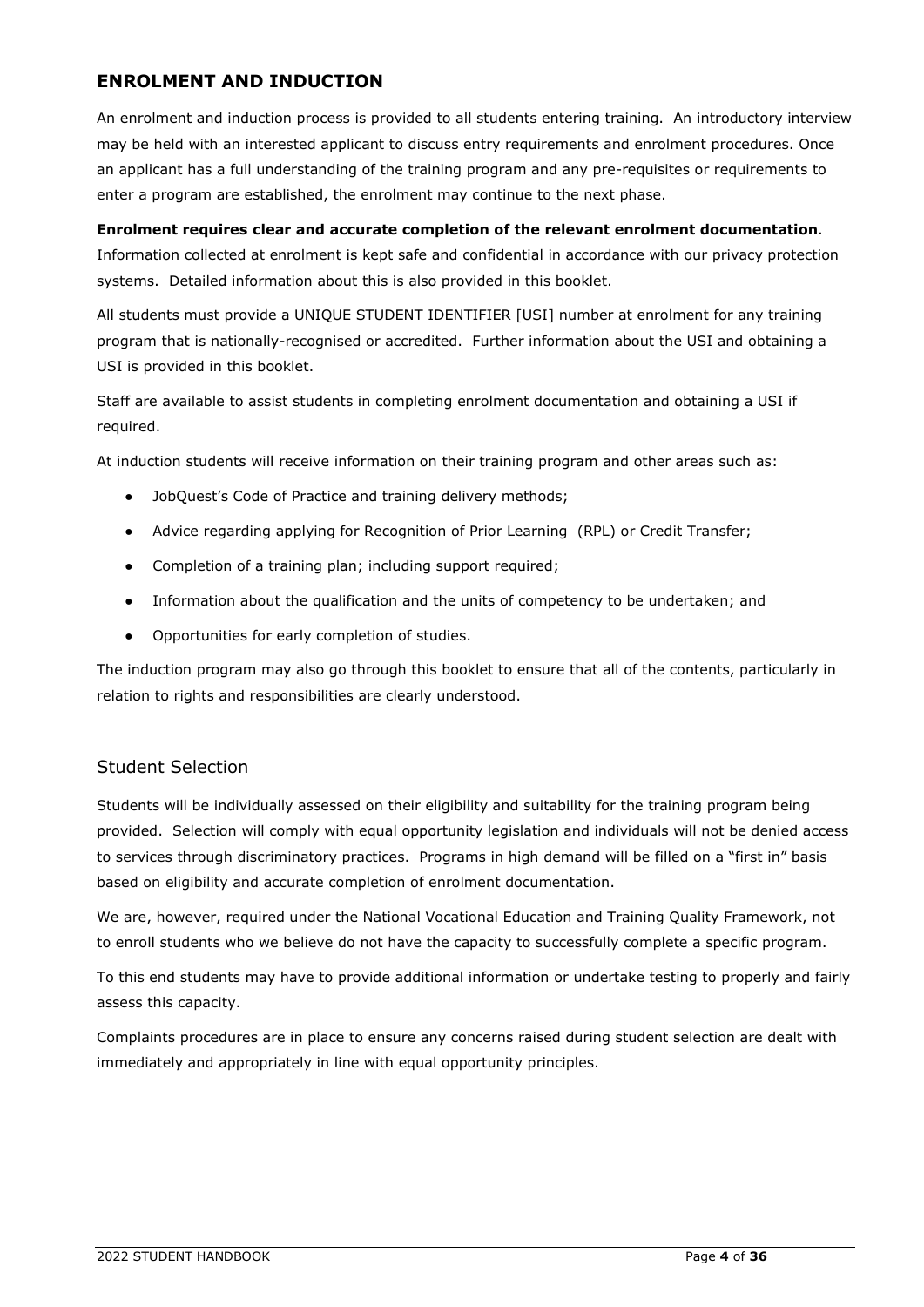# <span id="page-8-0"></span>**GENERAL TRAINING INFORMATION**

## <span id="page-8-1"></span>Duration

The duration of the training varies depending upon the needs of the student and the type of training program. Students may have existing skills and experience or have undertaken some aspects of the training in previous studies or employment, prior to commencement of a training program.

Any Credit Transfer and Recognition of Prior Learning described below can shorten the duration of a program.

The training program duration and a student's expected completion date will be discussed and agreed at commencement. Additional fees may apply should the student need to extend their training beyond the agreed completion date.

# <span id="page-8-2"></span>Credit Transfer and Mutual Recognition

Every RTO must recognise and accept Certificates for qualifications and Statements of Attainment issued by any other RTO. JobQuest recognises these educational records issued by any other RTO provided that a copy of the Certificate or Statement of Attainment is provided or the original is sighted and copied by JobQuest. We will also verify any certificate provided with the issuing RTO.

When a student enrolls in a program, they may be able to gain Credit Transfer for units of competency already completed in previous training programs with JobQuest or any other RTO. This will mean they do not need to complete units they have already achieved. Sometimes units change and older versions may not be equivalent or the same as current ones. This will be discussed with you when your existing certificate is checked.

# <span id="page-8-3"></span>Recognition of Prior Learning [RPL]

JobQuest also recognises prior and current competencies regardless of how they were gained. RPL is the process of gathering evidence and making judgment in terms of the requirements of Units of Competency.

The definition of other learning includes, but is not limited to:

- Learning acquired in paid work and learning acquired in unpaid or voluntary work;
- Learning acquired arising from self directed study;
- Learning from programs run by educational institutions, accredited and non-accredited; and
- Learning from work-based training programs.

All students will be offered the opportunity to seek RPL at enrolment and they can also request an RPL assessment at any point during the program. The following RPL procedures are in place:

- Students will submit an RPL application form which will include a story of practice, a current resume and certified copies of certificates or other documentation for any formal training completed;
- Certificates and other educational awards may need to be verified;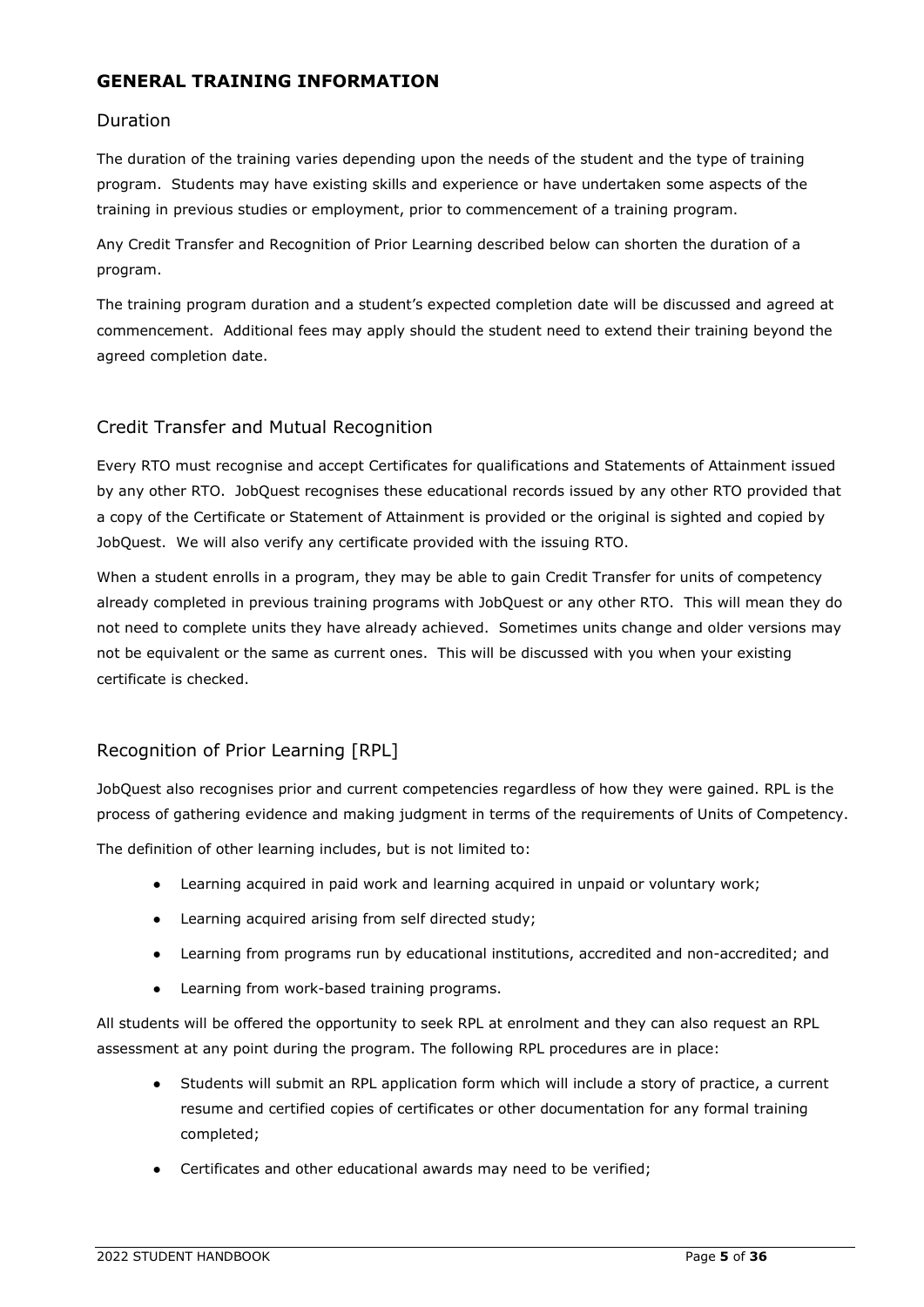- Following an initial review of the application, the assessor will conduct an interview with the student and identify any further evidence required.
- A timeframe for the completion of the RPL process will be agreed upon;
- Evidence may include 3rd party reports, demonstration of skill or samples of work;
- The assessor will then review the evidence and report on any gaps;
- If there are any gaps, further evidence will be submitted by the student and the assessment process finalised; and
- The student will be notified of the result of the RPL application and if necessary provided with information about any further training required.

### <span id="page-9-0"></span>Language, Literacy and Numeracy Assessment

Where selection for a training program requires a particular level of literacy, numeracy or other entry skills, an assessment may need to be undertaken. This initial assessment is designed to be a nonthreatening experience.

A JobQuest trainer who has special skills in this area will conduct this assessment. The assessment will help to establish entry to a training program and will help identify where special training and support resources can be used during the program.

All JobQuest trainers are required to have the Unit of Competency - TAELLN411 *Address adult language, literacy and numeracy skills*.

Information on language, literacy and numeracy support can also be accessed by contacting the Reading Writing Hotline on 1300 655 506 or the Australian Council for Adult Literacy at [http://www.acal.edu.au.](http://www.acal.edu.au/)

### <span id="page-9-1"></span>Further Specialist Testing for Entry to Industry Requirements

Where there are essential requirements needing more specific testing, applicants for such programs will be required to undertake specific assessments and these will be arranged, at a mutually agreeable time where possible.

For Australian residents and those who have English as a second language and/or who are moving into high-risk training areas the state training authority specifies assessment must be conducted using a particular assessment program. These assessments will be arranged by JobQuest with the assessment being conducted by a specialist approved provider. Where a fee is levied for this compulsory testing, who pays for the fee [student or employer] needs to be determined before the testing takes place.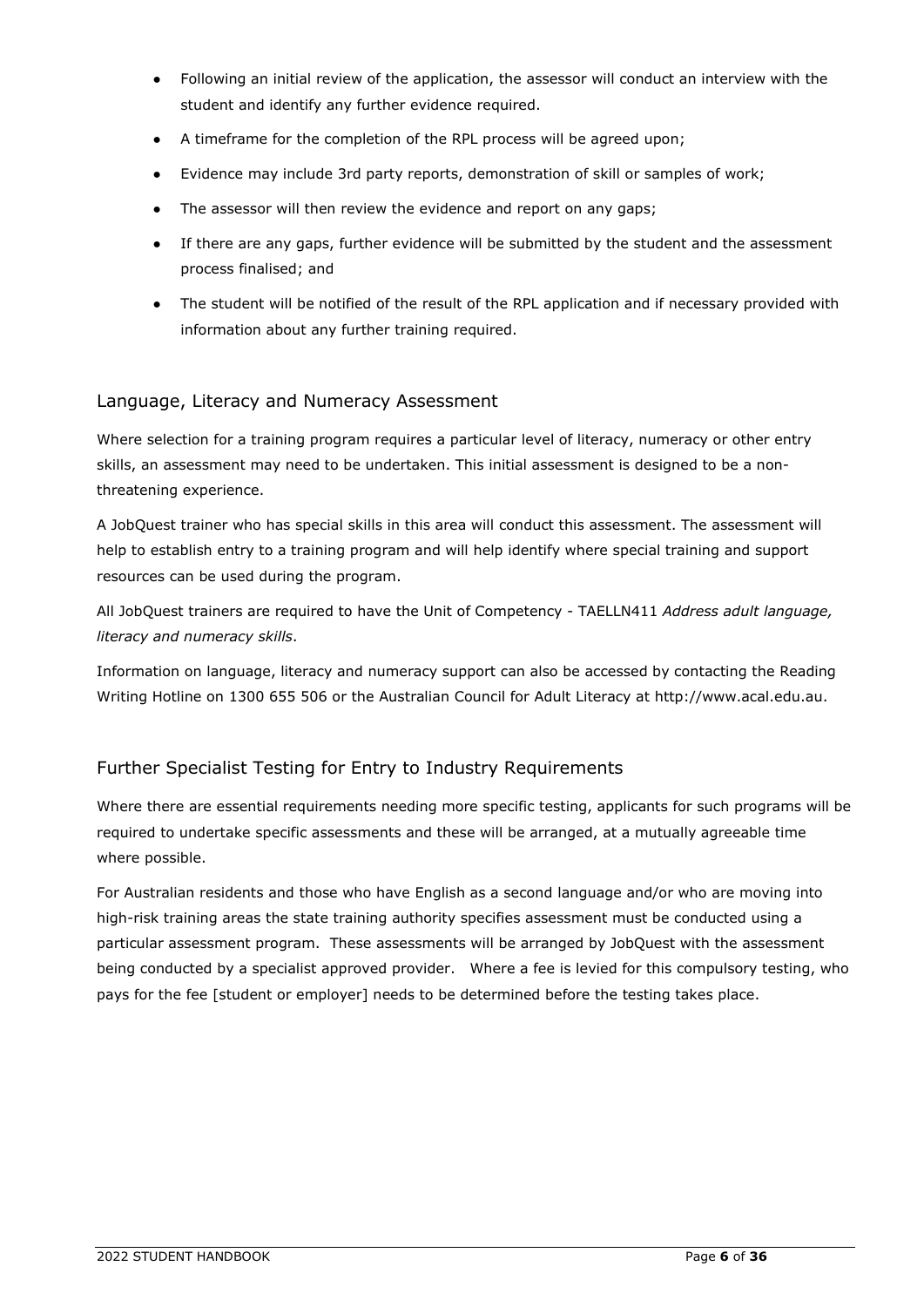# <span id="page-10-0"></span>Completing a Training Program

When a student has successfully completed their training program, they will be issued with the appropriate educational award for the program. This may be a full qualification Certificate if they have achieved all of the required Units of Competency or a Statement of Attainment if they have only achieved some of the units.

For some programs a Certificate of Attendance may be issued.

Students who complete their qualification under a Traineeship will receive a separate Certificate of Proficiency from the NSW Department of Education - Training Services NSW.

Students who require the re-issue of an educational award can contact our Training Services staff. Students must be able to provide proof of identity and fees may apply.

# <span id="page-10-1"></span>Withdrawing from a Training Program

It is very important for students to inform the trainer quickly if they want to cancel or withdraw from a training program after they have enrolled.

This is particularly important if a contract to undertake a Traineeship has been signed. There are documents to submit to the relevant government agencies.

Once notification of withdrawal is received, JobQuest will issue information about progress, including a Statement of Attainment for any units successfully completed.

Students undertaking subsidised training under the NSW Smart & Skilled program need to also refer to Part 4 of this document – SMART & SKILLED ADDITIONAL INFORMATION.

# <span id="page-10-2"></span>**FEES AND CHARGES**

### <span id="page-10-3"></span>Paying Fees and Charges

Most students enrolling in training programs are required to pay fees. Some fee exemptions exist for some individuals and some types of training programs.

JobQuest fees and charges vary according to the type of training being undertaken such as:

- JobQuest Fee for Service Training; and
- Smart and Skilled NSW Government Subsidised Training which includes Traineeships.

As fees are subject to change, they are provided for students and potential students in separate FEE SCHEDULES. These can be accessed from the JobQuest website, emailed or a printed copy provided on request.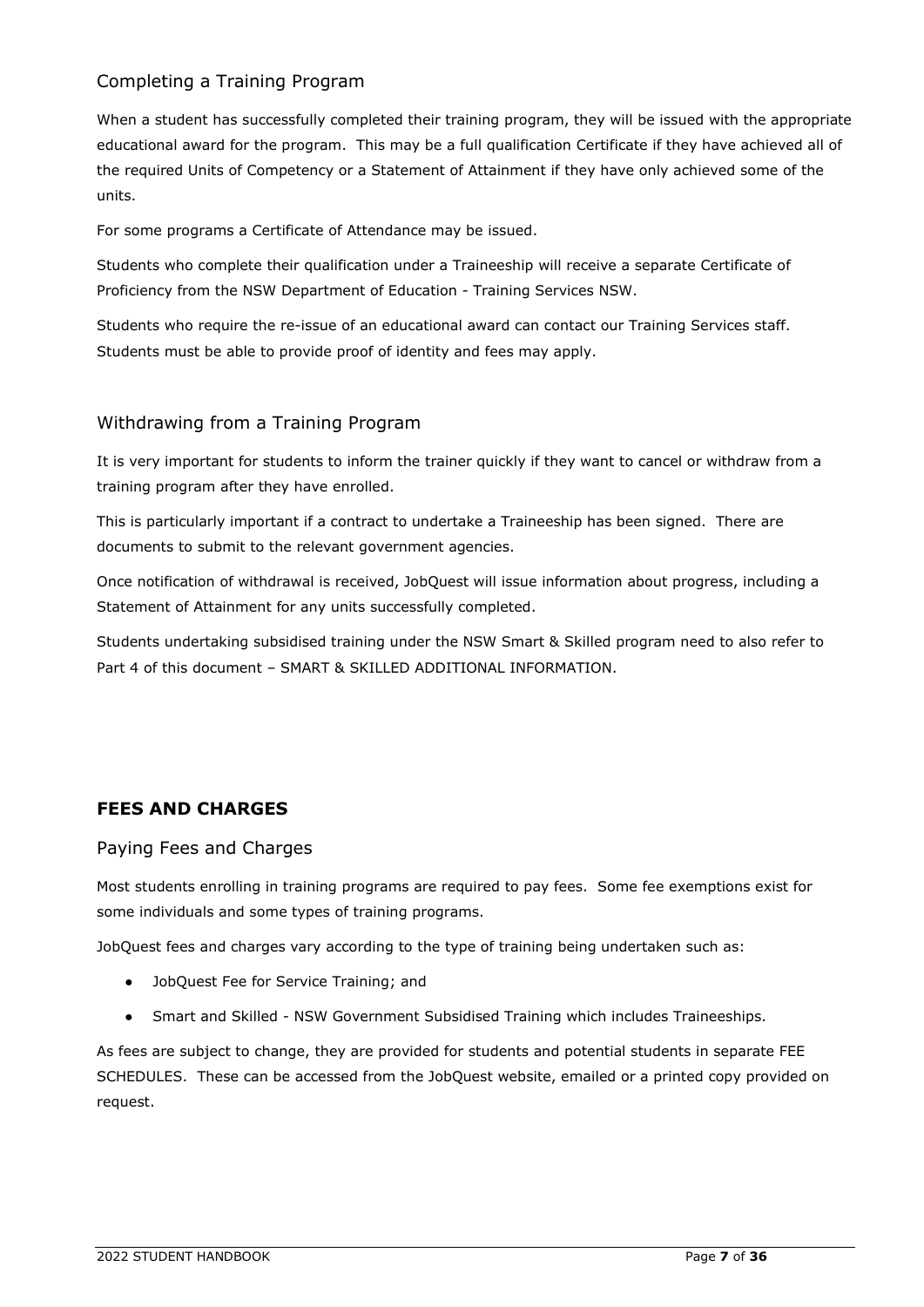Additional fees may apply if a student needs to:

- Extend training beyond the agreed completion date;
- Make more than 2 attempts to complete the assessment of a unit of competency;
- Access additional tutorial support or workplace visits from the trainer over and above what has been agreed to in the Training Plan;
- Have an educational award or transcript reissued; or
- Have additional specialised equipment to complete the training program [for example hard copy textbook when the learning materials are online].

Students will only be able to commence training programs once all enrolment documentation is accurately completed and applicable commencement fees have been paid in full. Fees can be paid in installments for some training programs – see Payment Schedule below.

All applicable fees and charges must be paid prior to training program completion. Certificates or other educational awards will not be released until all fees and charges have been paid.

All JobQuest fees and charges are subject to change.

All NSW subsidised Smart and Skilled [SAS] Student Fees are subject to change by the NSW Department of Education - Training Services NSW. Under SAS students need to pay the fee that applies in the year that training has commenced. Fee changes for subsequent years will only apply to new qualification enrolments.

### <span id="page-11-0"></span>Refunds

JobQuest will make refunds in the following circumstances upon written request to the RTO Manager:

- Overpayment of fee or charge;
- The training program is cancelled by JobQuest and the enrolment cannot be transferred to another JobQuest training program or study period; or
- The student advises JobQuest in writing, prior to the training commencement that they are withdrawing and returns all training materials previously issued complete, intact and unused.

If a student does not complete a Smart and Skilled [SAS] subsidised full qualification training program at a certain level but has completed all the requirements of a full qualification at a lower level [with lower-level fees], JobQuest will refund the difference in line with the SAS Operating Guidelines.

Administration, enrolment and additional fees and charges are not refundable.

### <span id="page-11-1"></span>Protection of Fees Paid in Advance

<span id="page-11-2"></span>Fees paid in advance are those fees collected prior to training program commencement. JobQuest will not collect fees in advance in excess of \$1,000.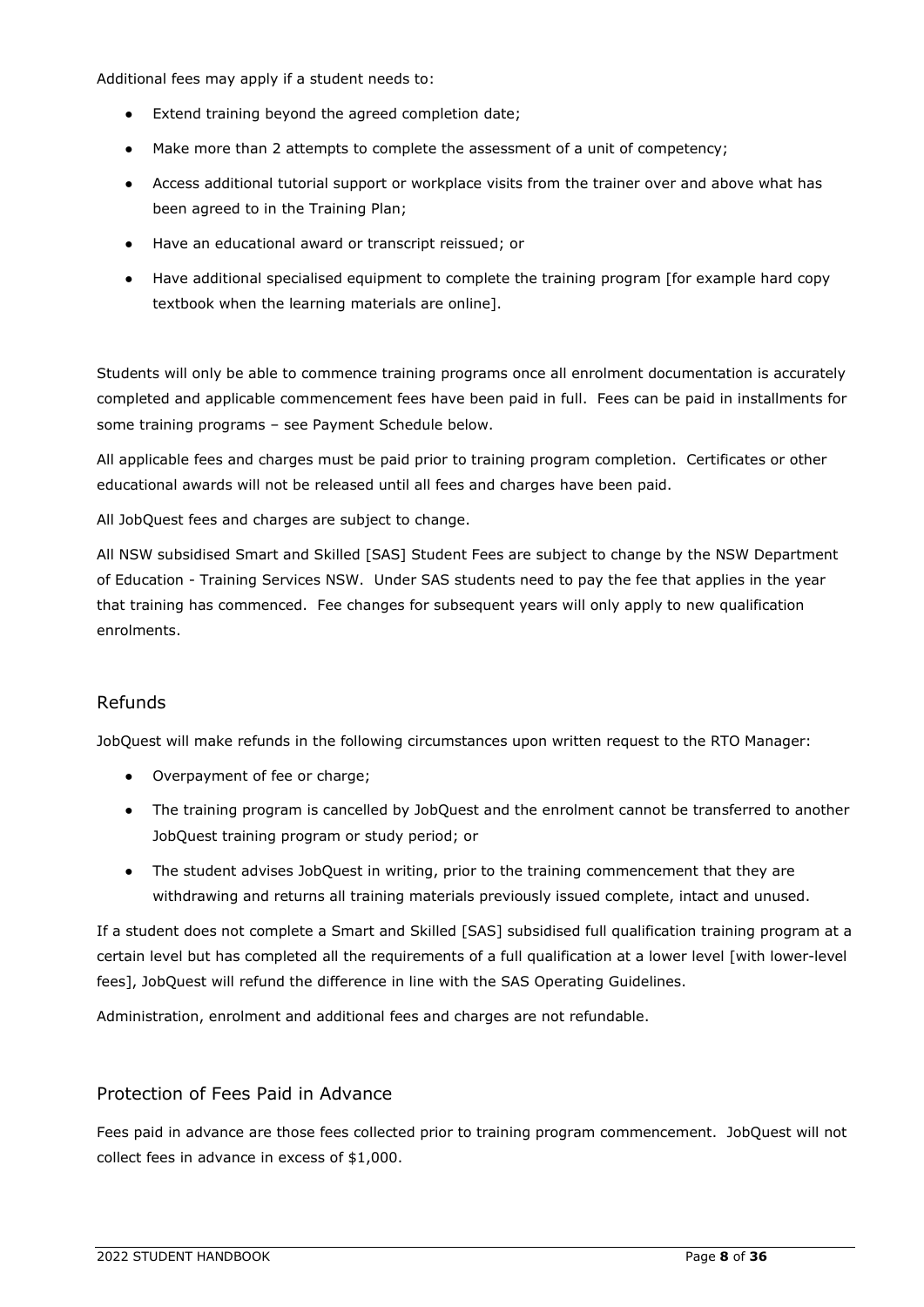# Financial Hardship

JobQuest has a financial assistance service for those students who are experiencing financial hardship. If students are unable to pay the fees, they should contact the VET Manager at JobQuest who will provide further information about this service.

# <span id="page-12-0"></span>Recovering Outstanding Fees

Payment of fees and charges by the due date is a condition of enrolment. Failure to pay all fees owing may result in:

- Cancellation of enrolment; and/or
- Withholding of results, educational awards or certificates.

If a student fails to pay any fees owing, we will contact a student to discuss why this has occurred and agree to resolve any dispute a student may have as per the section Feedback, Complaints and Appeals.

Students may be provided with a limited extended time arrangement and/or a payment plan in order to pay the debt.

If a student does not comply with any debt payment arrangement or plan negotiated with JobQuest, the debt may be handed to a collection agency. If this occurs, the student will also need to pay the collection agency fee.

# <span id="page-12-1"></span>Payment Schedule

| <b>Fee Payment Schedule</b> |                   |              |                                                      |
|-----------------------------|-------------------|--------------|------------------------------------------------------|
| Fee payable                 | No of<br>payments | Commencement | Completion (prior to issue of<br>certificate or SOA) |
| Less than $$1,000$          |                   | 100%         | Any balance outstanding                              |
| More than $$1,000$          |                   | \$1,000      | Any balance outstanding                              |

Fees can be paid in installments as shown in this table for all types of training.

Applications for payment plans can also be made by contacting the RTO Manager.

# <span id="page-12-2"></span>NSW Government Subsidised Training - Smart and Skilled

When a student enrols in a NSW government-subsidised training program under Smart and Skilled they are required to pay a qualification fee unless they qualify for a fee exemption or fee concession.

Fee Information specific to a Smart and Skilled subsidised training program will be provided upon completion of the Smart and Skilled Notification of Enrolment Process as the NSW Department of Education - Training Services NSW sets the fees for individual students.

All Smart and Skilled Student Fees are subject to change by Training Services NSW.

For some government subsidised training programs where fees are charged, students may be eligible for an exemption or concession as follows: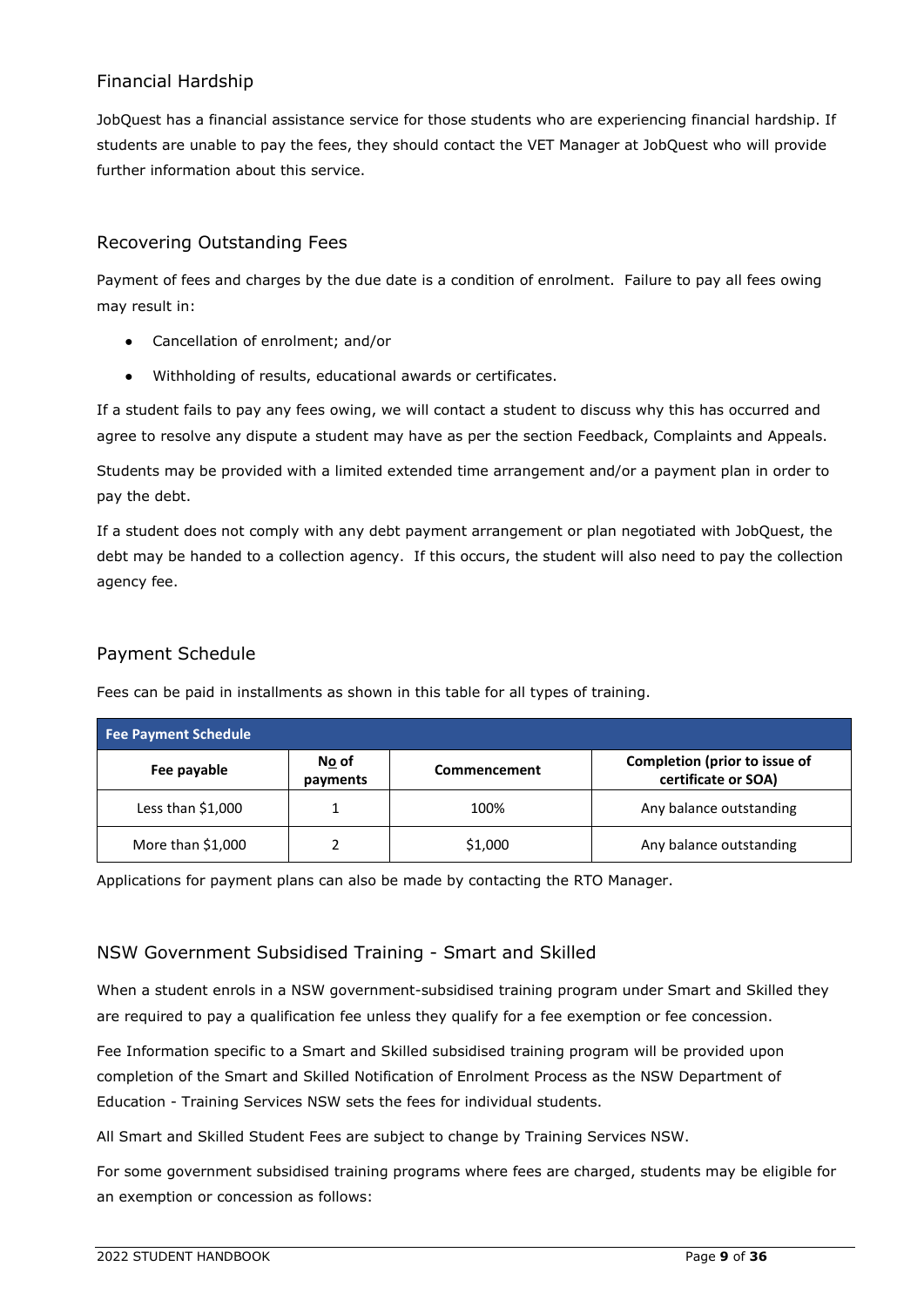- Aboriginal or Torres Strait Islander or have a disability and can meet the exemption criteria;
- Dependent spouses /children of eligible beneficiaries and students with a disability not eligible under any other category may also be eligible for concession;
- Receipt of some specified Commonwealth benefit or allowances and can provide satisfactory evidence; or
- Qualify for a fee-free scholarship.

Fees will be adjusted to reflect any RPL or Credit Transfer granted and, if necessary, refunds will be made

#### **Additional information is available:**

On the JobQuest website : [www.jobquest.org.au](http://www.jobquest.org.au/) In the JobQuest Smart and Skilled Fee Schedule On the SAS website: [https://smartandskilled.nsw.gov.au/;](https://smartandskilled.nsw.gov.au/) or By calling Smart and Skilled NSW on **[1300 772 104](tel:1300772104)**

# <span id="page-13-0"></span>**STUDENT SUPPORT & WELFARE**

#### <span id="page-13-1"></span>Student Support

Training programs will be available to all eligible students regardless of race, gender, religion, age, marital status, physical or intellectual impairment or <sup>[1](#page-13-3)</sup>LGBTQI status.

Support mechanisms are available to support students and the supervisors and employers of work-based trainees.

Sexual harassment is not tolerated in any JobQuest workplace or training environment. JobQuest provides professional development to staff, aimed at addressing this and other potentially discriminatory behaviours.

Staff and students are bound by a range of laws called legislation. These can be found at [http://www.legislation.nsw.gov.au/.](http://www.legislation.nsw.gov.au/) A summary of relevant legislation is also listed in Part 3 of this booklet.

### <span id="page-13-2"></span>Seeking Assistance

All JobQuest trainers will make themselves available to assist students who require support or have issues that are impacting on their studies. Students should contact their trainer by phone or email to discuss any issues or concerns as quickly as they can to prevent any escalation.

Work-based students may also require interaction with their supervisors or managers to occur to resolve issues. Trainers may also liaise between the student and external organisations such as Training Services NSW and the Australian Apprenticeship Support Network.

<span id="page-13-3"></span><sup>&</sup>lt;sup>1</sup> Lesbian, Gay, Bi-sexual, Transgender, Queer, Inter-sex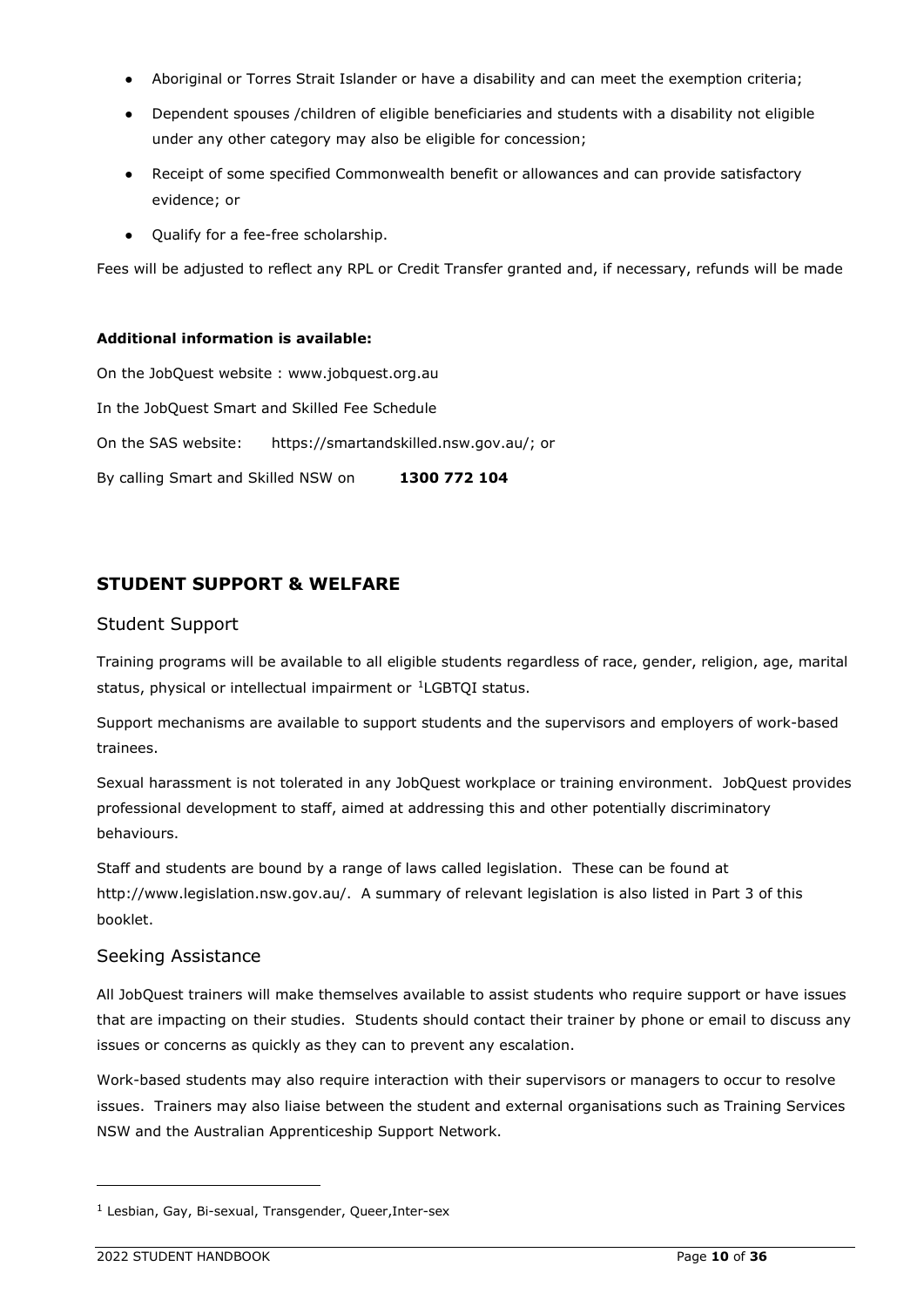Student support services may include providing assistance with recognition of prior learning, facilitating the completion of training, organising an extension of training or cancelling a traineeship contract, referral to an external agency for support

JobQuest will also assist students to access services provided to assist with disputes and conflict resolution.

Student support may also include such allowable adjustments as sign interpreters for hearing impaired students or assistance with note taking for visually impaired students.

Details of how to access the support are provided in the table below. Where JobQuest cannot provide specific support for students they will be assisted with appropriate referrals to other agencies.

| <b>Support Service</b>                                                        | <b>How to access</b>                                                         |  |
|-------------------------------------------------------------------------------|------------------------------------------------------------------------------|--|
| Career Advice                                                                 | Speak to the trainer                                                         |  |
| <b>Student Administration Support</b>                                         | Speak to the trainer or to the Training<br>Services administration staff     |  |
| Support in relation to language, literacy and numeracy                        |                                                                              |  |
| Support in relation to using technology and communication<br>devices          | Speak to the trainer                                                         |  |
| Support for people who are of ATSI background                                 |                                                                              |  |
| Support for people with a culturally and linguistically<br>diverse background |                                                                              |  |
| Support for people with a disability                                          |                                                                              |  |
| Support with recognition of prior learning or credit transfer                 |                                                                              |  |
| Assistance with solving a problem or making a complaint                       | Speak to the trainer or contact the VET<br>Manager or the Compliance Manager |  |

To contact the Consumer Protection Officer and Student Welfare & Equity Officer **Farrina Diogo**

<span id="page-14-0"></span>Call 4960 9024 or email [mail@jobquest.org.au](mailto:mail@jobquest.org.au)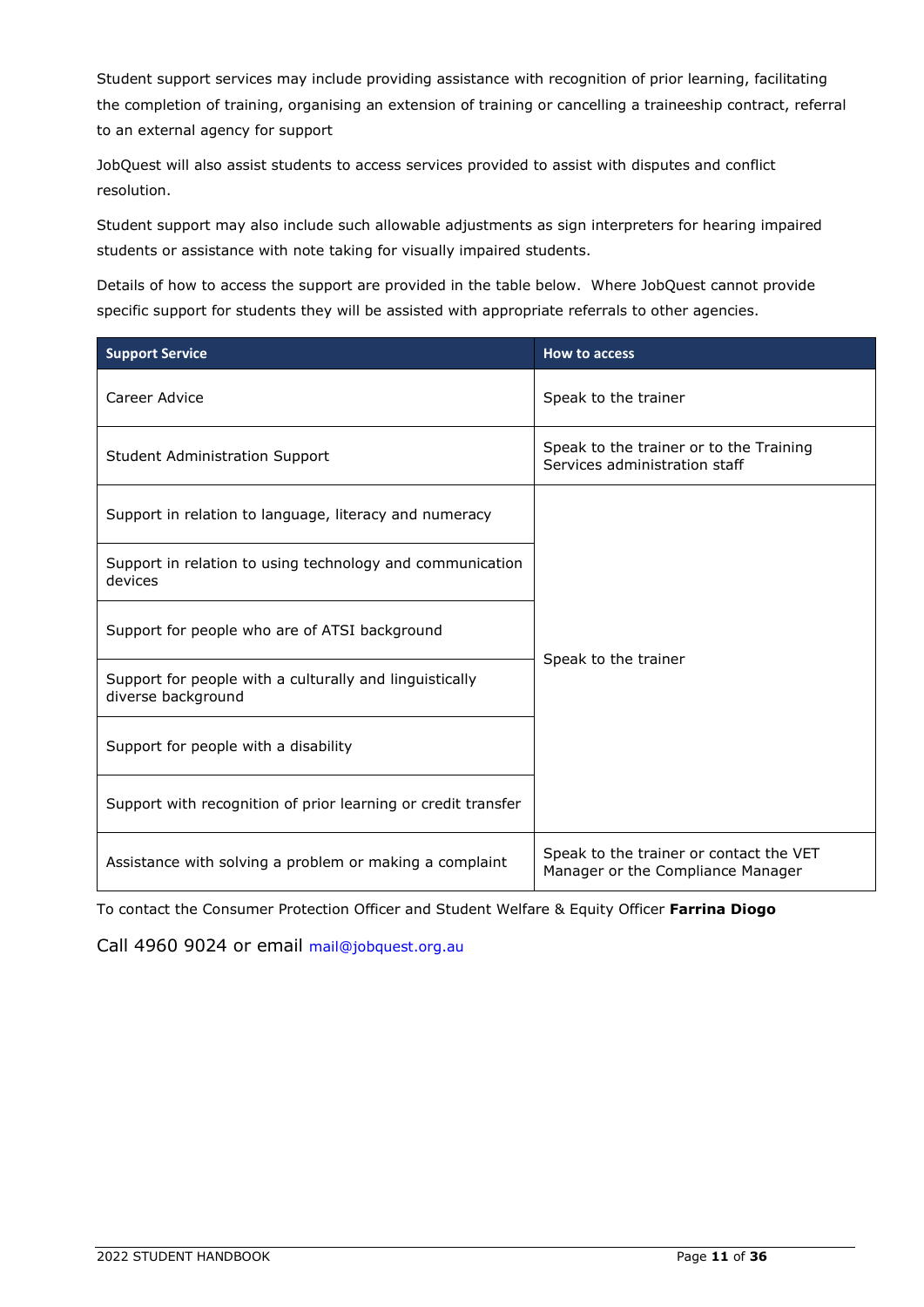#### Welfare and Guidance Services

JobQuest endeavours to provide welfare and guidance to all students. All trainers will also work with students to identify any special needs that may exist and provide support and advice on how to address these needs and, where required, direct students to relevant support networks and provide advice on how to access these external support networks including access to external tutors, counselling services and welfare agencies such as Lifeline, drug and alcohol counselling, gambling and general counselling service, emergency accommodation services, language course providers, and specialised literacy and numeracy education providers.

All training personnel are committed to respecting the privacy of the student and keep in confidence any personal information divulged by the student in the course of the training.

JobQuest VET Manager is also JobQuest Student Welfare and Equity Office.

Information on welfare and support agencies is also available.

To contact the Student Welfare & Equity Officer **Farrina Diogo**

Call 4960 9024 or email [mail@jobquest.org.au](mailto:mail@jobquest.org.au)

### <span id="page-15-0"></span>Student Responsibilities

Students undertaking training programs have certain responsibilities they are required to meet in order to remain enrolled: These are to:

- Attend training sessions and undertake learning tasks in order to be able to progress through the program;
- Advise the trainer of any difficulties, issues or concerns as soon as possible so they can be resolved;
- Remain in contact with the trainer and report progress as required;
- Adhere to any rules in place at any training venue or workplace;
- Refrain from using mobile phones for any personal purpose while engaged in training [unless] instructed to do so for the purpose of an activity];
- Treat other students, the trainer, guest speakers, workplace supervisors, administration staff and other people involved in the training program with respect and courtesy at all times;
- Advise JobQuest or the trainer of inability to attend sessions, interviews or activities in a timely manner;
- Complete the assessment tasks and activities as required;
- Seek assistance from the trainer or assessor in completing assessment tasks and activities if required;
- Provide feedback to the trainer, assessor and to JobQuest on any element of the training program; and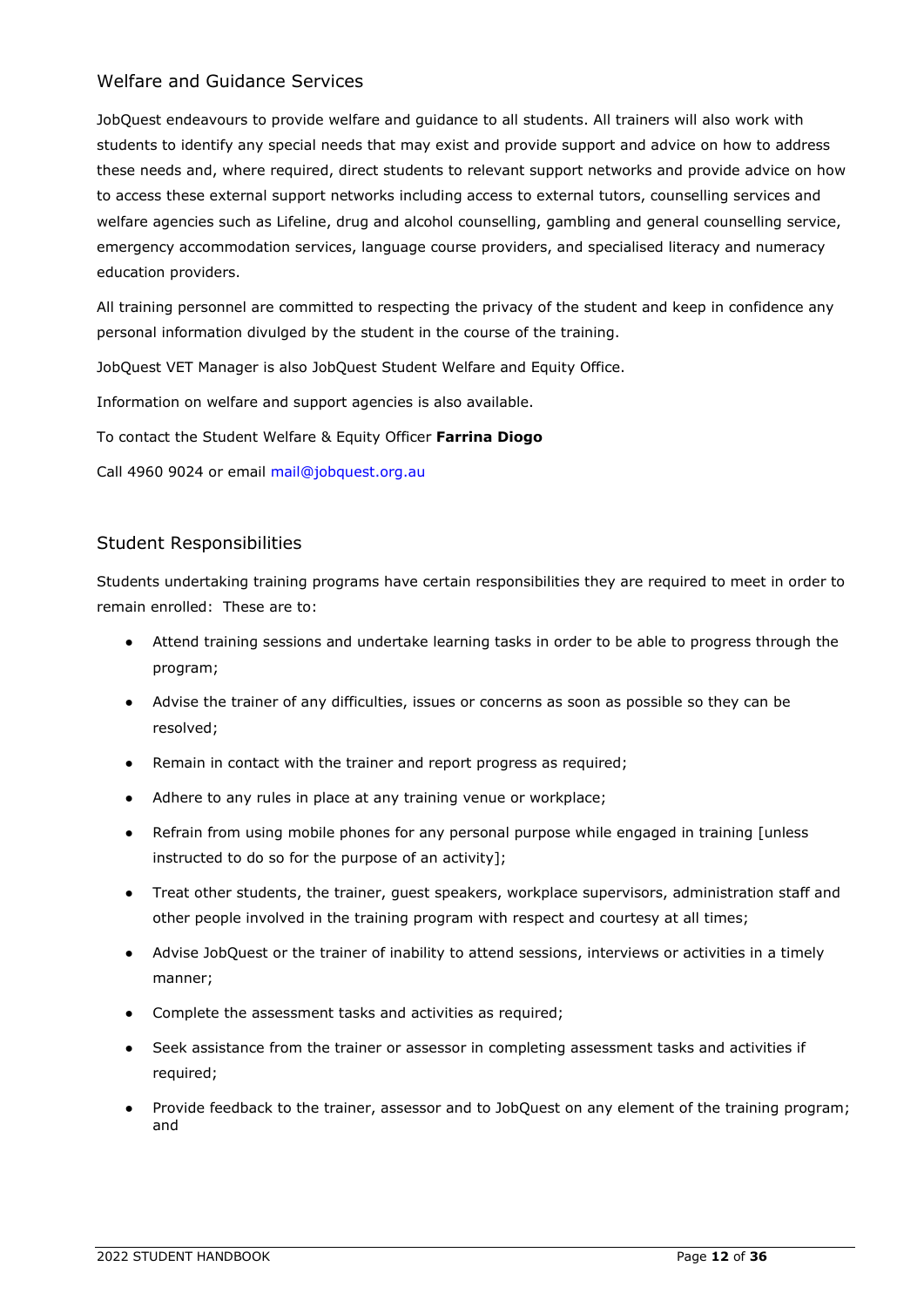- Refrain from any dysfunctional or disruptive behaviour such as-
	- Continuous interruptions of the trainer delivering a session or a quest speaker;
	- Smoking in non-smoking areas;
	- Using of offensive language;
	- Bullying, sexual harassment, vilification/ victimisation of others;
	- Acting in an unsafe manner or failing to follow instructions at a workplace or training venue; and
	- Violence or threatening violence.

If the training program is work based - seek feedback from the workplace supervisor on progress and discuss any concerns with the trainer and or employer;

Students are asked to sign a Code of Conduct at the beginning of each program so they are well aware of the responsibilities and the action that may be taken should a situation



### **PART 2 JOBQUEST TRAINING SERVICES**

### <span id="page-16-0"></span>Training & Assessment Services

JobQuest has been providing nationally recognised or accredited training programs for over 20 years.

Like all Registered Training Organisations [RTO] in Australia, JobQuest must operate within the Vocational Education and Training Quality Framework set out in the Standards for Registered Training Organisations and is responsible for ensuring that our RTO operations comply with these standards at all times.

All training provided is competency based which is a method of training that acknowledges and links to the skills and knowledge required to perform competently in the workplace. It focuses on the outcomes of the training rather than the length of the time served in a training program.

Most training provided is linked to nationally recognised qualifications or statement of attainment under the Australian Qualifications Framework [AQF]. The AQF is the national policy for regulated qualifications in Australian education and training. As your RTO JobQuest is responsible for issuing qualifications.

<span id="page-16-1"></span>The AQF sets out the various levels for qualifications within both the vocational and tertiary education sectors. This is reflected in the qualification description on the certificate, for example Certificate II, Certificate III, Certificate IV, Diploma etc. These levels have descriptors which indicate the general expectations for a worker at these levels. This enables a student to know if the level of qualification they are enrolling in is appropriate for their existing job role or for a future job role. The level descriptors are available from: [http://www.aqf.edu.au.](http://www.aqf.edu.au/)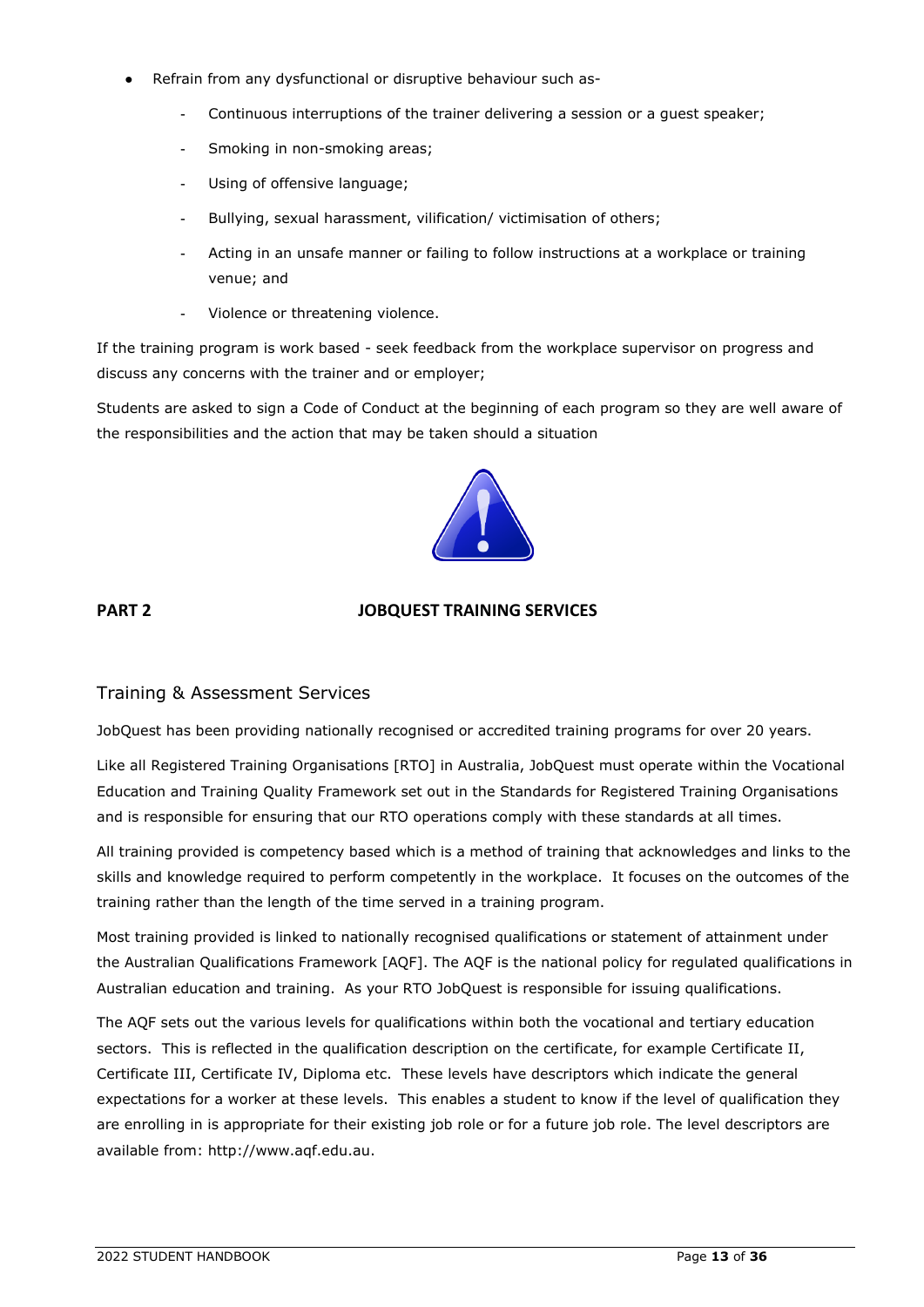# Nationally Recognised Training

Nationally recognised or accredited qualifications form part of the Australia-wide vocational education and training system made up of industry developed Units of Competency which are grouped into qualifications at different levels in line with the AQF [described above].

This means that the knowledge and skills of training programs are occupationally based, industry-wide and consistent across all of Australia.

# <span id="page-17-0"></span>Delivery of Training Programs

Training programs are delivered in various modes. These are predominately work – based, classroom or mixed mode. Mixed mode involves a combination of modes and sometimes includes access to on-line learning materials.

A qualified trainer is assigned to each class or student and is responsible for:

- Preparing a training plan for a student or class [if required];
- Issuing learning materials and facilitating learning;
- Delivering face to face classroom sessions [if required];
- Meeting with students in their workplace [if required];
- Coaching students to enhance learning;
- Providing additional resources [if required];
- Providing welfare guidance to students in need; and
- Corresponding with students by the most effective means phone, email etc.

Where students are work-based:

- Liaising with supervisors of students and when required, the employers; and
- Ensuring work-based tasks are completed that support the required learning.

At JobQuest trainers may also be assessors and in this role, are responsible for:

- Conducting assessment events and marking student's assessment work;
- Collecting evidence of the student's performance;
- Providing feedback on the student's performance; and
- Keeping records to enable students to progress through their training program and receive a Certificate or Statement of Attainment.

<span id="page-17-1"></span>The trainer will prepare a training plan with students to help plan progress to achieving goals. Training Plans are compulsory for all full qualification training programs.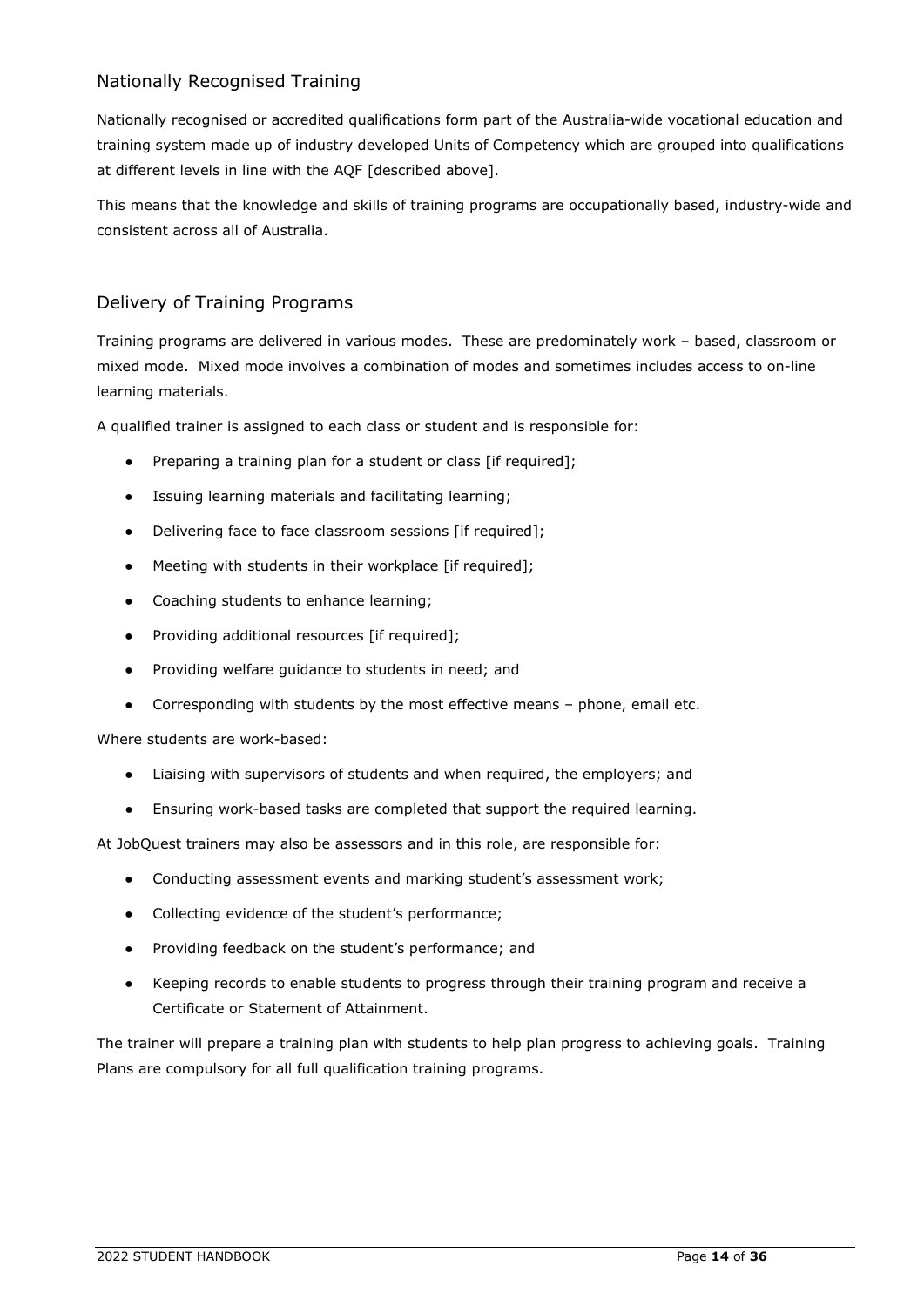# Assessment of Skills

Assessment is the process by which a student's performance is measured against an expected standard. This process enables an assessor to make a decision that a student has met the requirements to be deemed competent for a Unit of Competency.

Assessment is also used to give feedback on progress and allow training to be tailored to specific needs. How assessment takes place is flexible and assessment events may include but not be limited to:

- Observation of activities in the workplace or in a simulated work environment;
- Completion by the student of activities on-line or as an assignment or questionnaire;
- Completion of a project with a specific outcome, based on a range of tasks;
- Involving the assessor observing specific practical skills and/or asking questions;
- Involving a workplace supervisor providing a report on performance; and
- Collecting and presenting examples of work completed [products].

Only when sufficient evidence can be produced by the student to demonstrate that they meet the requirements of a Unit of Competency, can the assessor "sign off" that a unit has been completed.

Therefore, students must comply with the assessment requirements of any training program if they wish to receive a Certificate or a Statement of Attainment.

### <span id="page-18-0"></span>Certificates and Other Educational Awards

On the successful completion of a nationally recognised training program, JobQuest will issue either a Certificate for a qualification or a Statement of Attainment. The nationally recognised training logo on the certificate indicates the qualification or statement is recognised throughout Australia.

A Certificate is issued when all of the requirements for a qualification have been met.

A Statement of Attainment is issued when only part of the requirements for a qualification have been met.

A Statement of Attendance is issued, if requested, when a student attends a training program but does not complete the assessment requirements. These will only be issued when all of the attendance requirements have been met.

### <span id="page-18-1"></span>Flexible Learning & Assessment

<span id="page-18-2"></span>JobQuest trainers are committed to offering flexible learning and assessment methods that best suit the needs of the student. These may take into account any barriers to learning or special needs that arise as the result of a specific disadvantage or physical or mental disability. As well as the Student Support, Welfare and Guidance Services described above, JobQuest can organise additional visits to assist workbased students who have been assessed as needing additional support.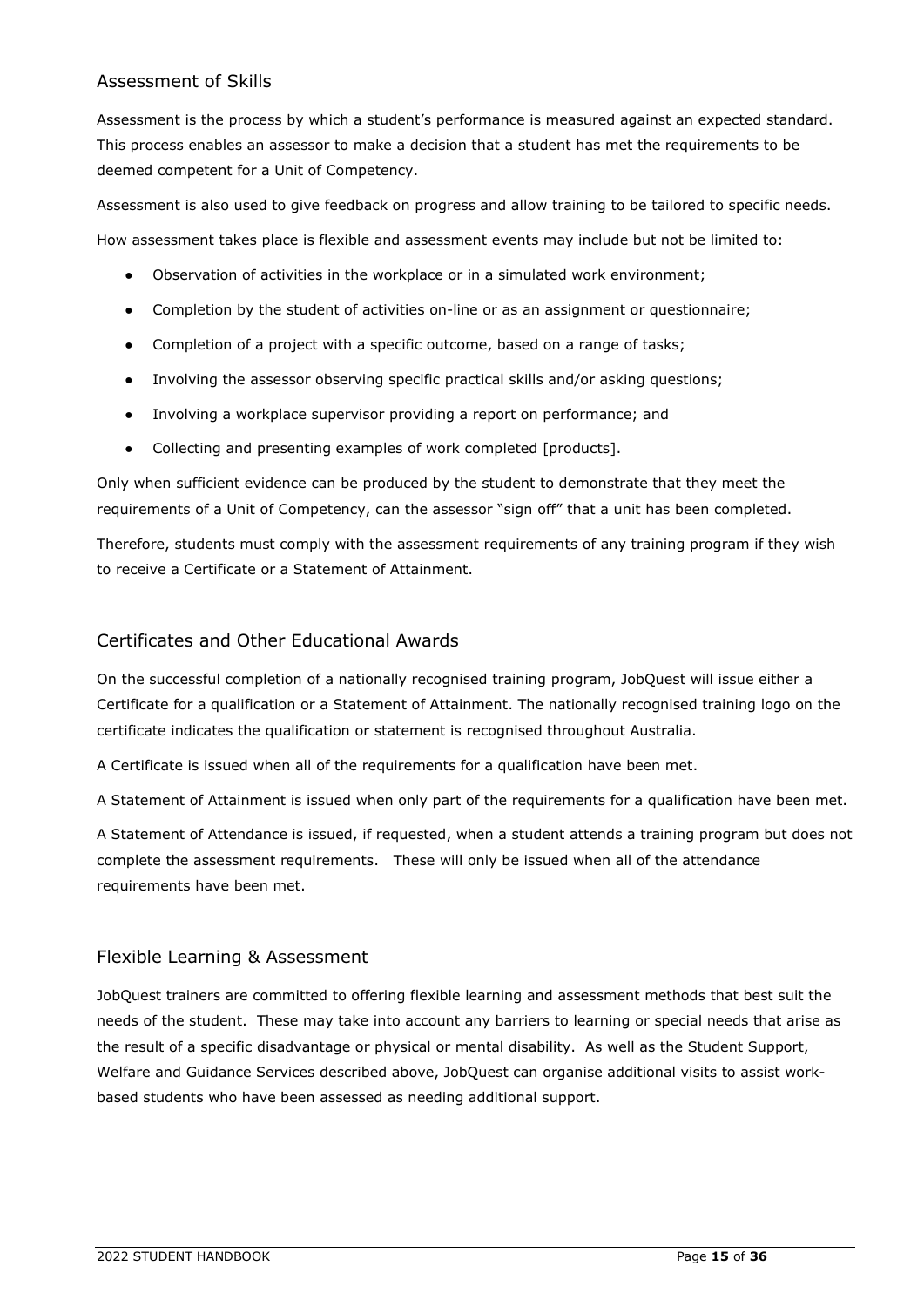# Qualified and Professional Staff

JobQuest services are offered by qualified staff who are expected to take into account the diversity of student backgrounds. These may include cultural diversity such as being from a non-English speaking background, Aboriginal or Torres Strait Islanders, LGBTQI, people with disabilities, limited previous education, learning difficulties and other elements that may make them vulnerable or disadvantaged or create barriers to learning.

Staff will be professional and supportive at all times in their approaches to students, competent in the functions they perform, up to date with industry best practice and open to new and innovative ideas to assist the learning and assessment of students.

JobQuest staff are required to undergo a Criminal Record Check at their commencement of their employment, to ensure our students are protected. Those working with people under the age of 18 are also required to have a [Working with Children Check.](https://www.kidsguardian.nsw.gov.au/child-safe-organisations/working-with-children-check)

# <span id="page-19-0"></span>Trainer and Assessor Responsibilities

Trainers and assessors also have responsibilities and expectations that demonstrate their professionalism. These are to:

- Establish a good working relationship with their students and all other people involved in the training and treat students and others fairly and with respect at all times;
- Follow the JobQuest Code of Practice for Training and Assessment Services;
- Follow the relevant policies and procedures of JobQuest and any workplace where they go to visit a student;
- Report any issues or concerns immediately to the VET Manager to enable the quick resolution of problems;
- Protect the personal information of students and the information of the companies that employ them;
- Provide assessment evidence, forms, records and other data in a timely fashion to support the progress of the student to the qualification/result that they seek to achieve;
- Notify the NSW Department of Industry Training Services NSW about students undertaking traineeships who do not make satisfactory progress; and
- Comply with the Vocational Education and Training Quality Framework.

Trainers will also work with the employers of work-based students to make accessible any specialised equipment or support deemed necessary for a student to undertake their training and assessment.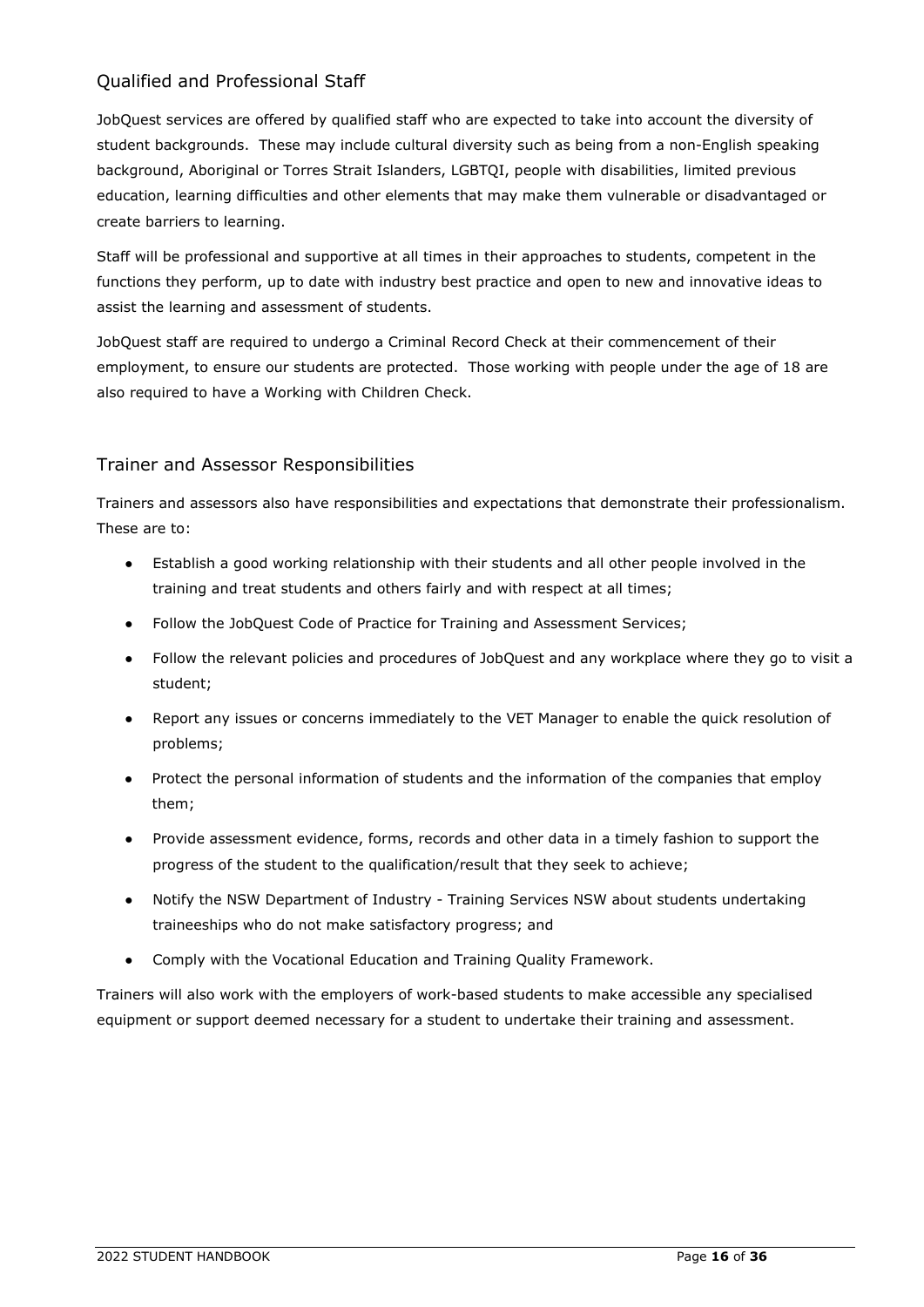# <span id="page-20-0"></span>Additional Traineeship Responsibilities

#### **Employers**

In a traineeship or work-based training program the employer is required to provide:

- On the job training, which provides a practical basis for gaining knowledge and learning the skills for the qualification being undertaken;
- All of the necessary facilities, resources and opportunities to acquire the skills of the vocation;
- Time off work to complete projects or attend training if necessary, including meeting with the trainer or assessor;
- A safe working environment that is also free from harassment and exploitation;
- Relevant people to assist in the assessment of the student's skills and knowledge;
- Feedback on the students' progress; and
- Communication with the trainer about the student's achievements and progress as required.

#### **Australian Apprenticeship Support Network Responsibilities**

Australian Apprenticeship Support Network providers carry out a free service to employers and students undertaking traineeships to help them with the sign up and administration of an Australian Apprenticeship [Traineeship].

Funded through the Department of Education, Skills and Employment these services include:

- Providing information on Australian Apprenticeship options to employers, students and interested other parties;
- Promoting Australian Apprenticeships;
- Administering incentive payments to employers;
- Working with the NSW Department of Education Training Services NSW. to provide an integrated service; and
- Helping students to seek advice and assistance with the training contract, travel concessions, training wage rates and employment conditions.

### <span id="page-20-1"></span>Other Work Based Learning

Students are allowed to work unpaid as part of a training program. Information about this can be found at - [http://www.fairwork.gov.au/pay/unpaid-work/student-placements.](http://www.fairwork.gov.au/pay/unpaid-work/student-placements)

Where students, other than those enrolled in traineeships, undertake work placement; the responsibilities of the employers are the same as those listed above for traineeships.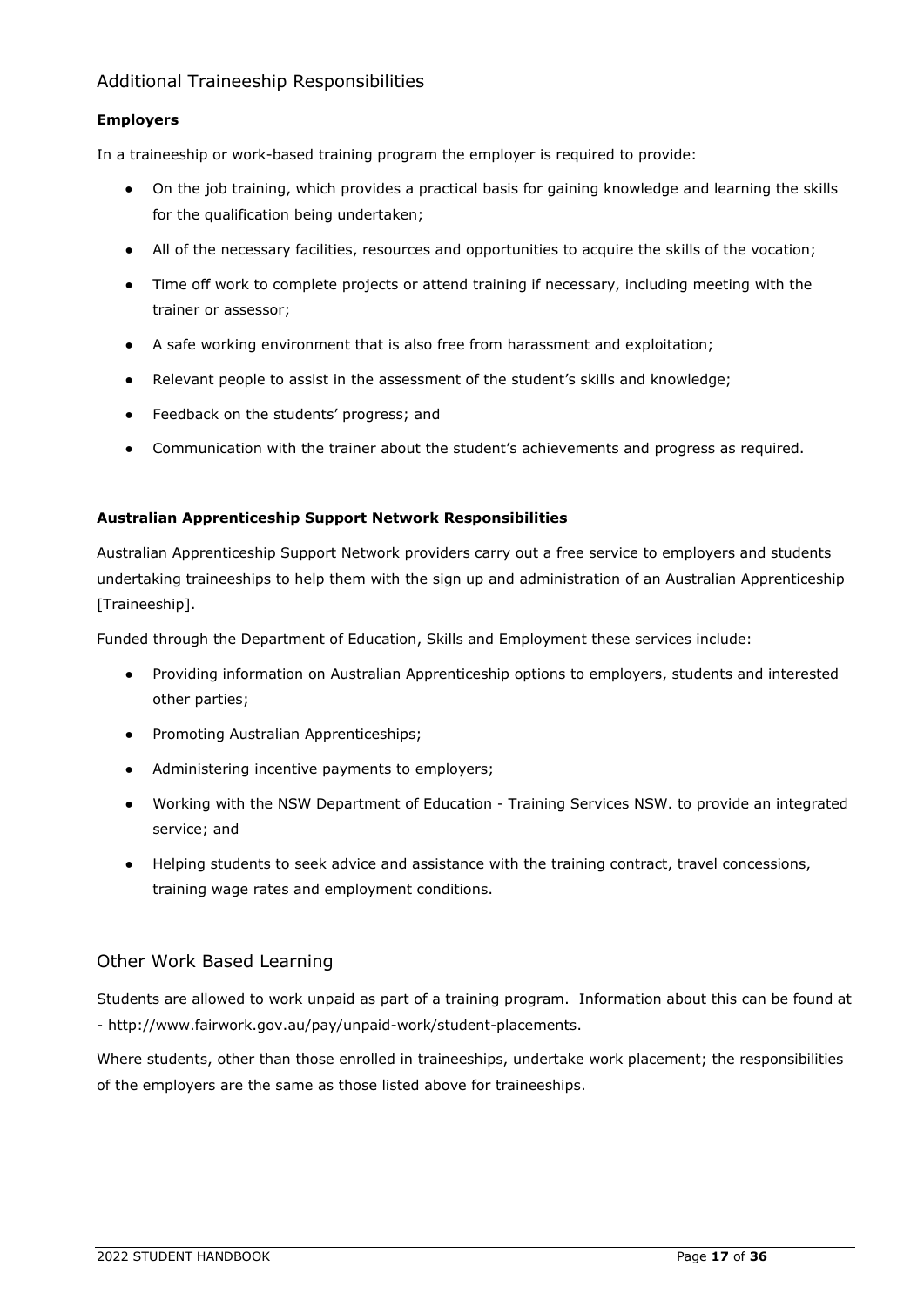Where students undertake work placement as unpaid workers to develop their skills in a work environment, the employer has the same general responsibilities to them as volunteers. This is important in areas such as work health and safety and anti-discrimination. JobQuest provides insurance coverage for students completing training programs and attending work placements as part of the training.

# <span id="page-21-0"></span>JobQuest Unable to Provide Training and/or Assessment

If due to unforeseen circumstances JobQuest cannot provide the training and/or assessment service to a student, we will make every effort to support their transition to another Registered Training Provider. A Statement of Attainment will be provided for all units completed. A copy of the training plan will be provided to the new provider and any other records for which consent to transfer has been received, in order to support achieving the training outcome.

# **PART 3 QUALITY & LEGAL FRAMEWORK**

### <span id="page-21-1"></span>Quality and Continuous Improvement

The quality systems at JobQuest are designed around ensuring that every student's experience is a positive and enjoyable one that results in their desired outcome through the delivery of high quality training services.

There are several elements that are key to ensuring that we can check on the quality of our products and services and continually improve every area of our operations to enhance the student experience.

At JobQuest we want to provide the best possible training services to our students so we need to get feedback about anything that is not quite right. We also want to have good, positive relationships with our students and their employers.

We want to always be continually improving what we do and we want to ensure that all of our students are treated fairly and their views are heard.

### <span id="page-21-2"></span>Student Equity

At JobQuest we encourage participation by individuals from those groups which have been under served in education and training including:

- People with special literacy or numeracy needs;
- People with disabilities;
- Aboriginals & Torres Strait Islanders; and
- People from a non-English speaking backgrounds;
- People from the LGBTI community;
- The unemployed;
- Women [in non-traditional occupations]; and
- Students from regional or remote areas.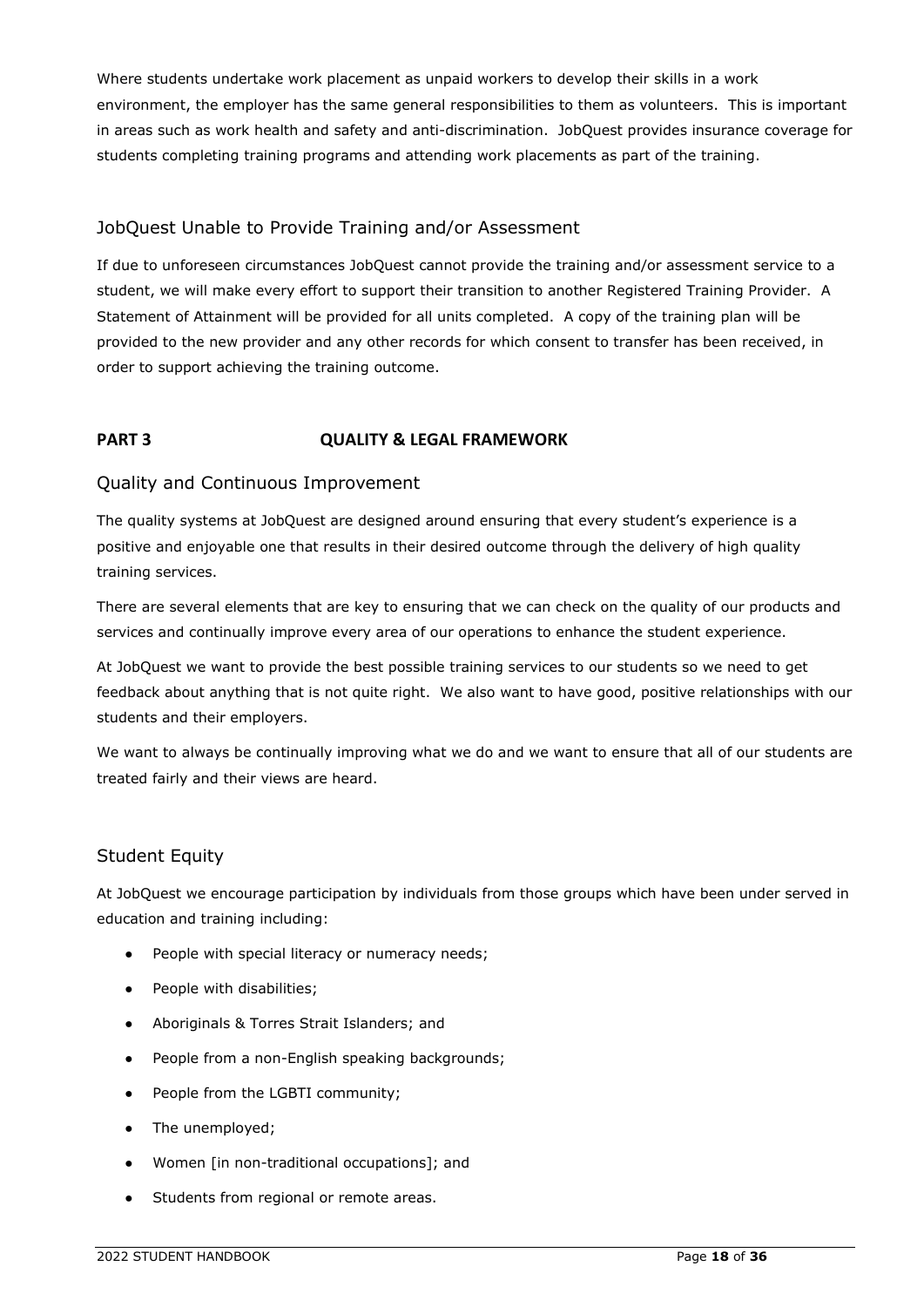JobQuest's VET Manager is the Student Equity Officer with the main objective of this position being to ensure all staff act in accordance with our Code of Practice and all students are made aware of their rights.

To contact the Student Welfare & Equity Officer **Farrina Diogo**

Call 4960 9024 or email [mail@jobquest.org.au](mailto:mail@jobquest.org.au)

# <span id="page-22-0"></span>Complaints, Appeals and Feedback

JobQuest has a complaints procedure aimed at resolving any issues students may have while undertaking a training program. Any student who is not happy with any aspect of their training program or the way they are treated by others should contact their Trainer or the staff at JobQuest on 4960 9024 as quickly as possible.

We usually recommend that a student discusses any concerns with any other person involved, in the first instance, so that any miscommunication or misunderstanding can be cleared up quickly. This is not recommended in situations where the matter of concern is sexual harassment or bullying. These matters should be reported to staff immediately.

If a student is not comfortable with making a personal approach to staff, a complaints form is available.

Anyone wanting assistance should contact the VET Manager who is also the Consumer Protection Officer and Student Welfare and Equity Officer. We want to help.

To contact the Consumer Protection Officer and Student Welfare & Equity Officer **Farrina Diogo**

Call 4960 9024 or email [mail@jobquest.org.au](mailto:mail@jobquest.org.au)

If JobQuest staff cannot resolve an issue adequately there are external complaints processes that can be accessed depending on the type of training being undertaken and how it is funded.

#### **What is a Complaint:**

A complaint is where a student is dissatisfied with any service or action that may have occurred or a situation where a student is unhappy with the behaviour of others including staff.

#### **What does it mean to Appeal an Assessment:**

A situation where a student disagrees with the result of an assessment

#### **Who can lodge a complaint or appeal:**

- Any student or trainee
- A parent
- Friend
- Employer
- Supervisor
- Advocate [on the students behalf] can lodge a complaint or an appeal.

Any person involved with the RTO – students, staff and third parties [eg: employers] can raise a complaint or concern about any issue including the conduct of other people.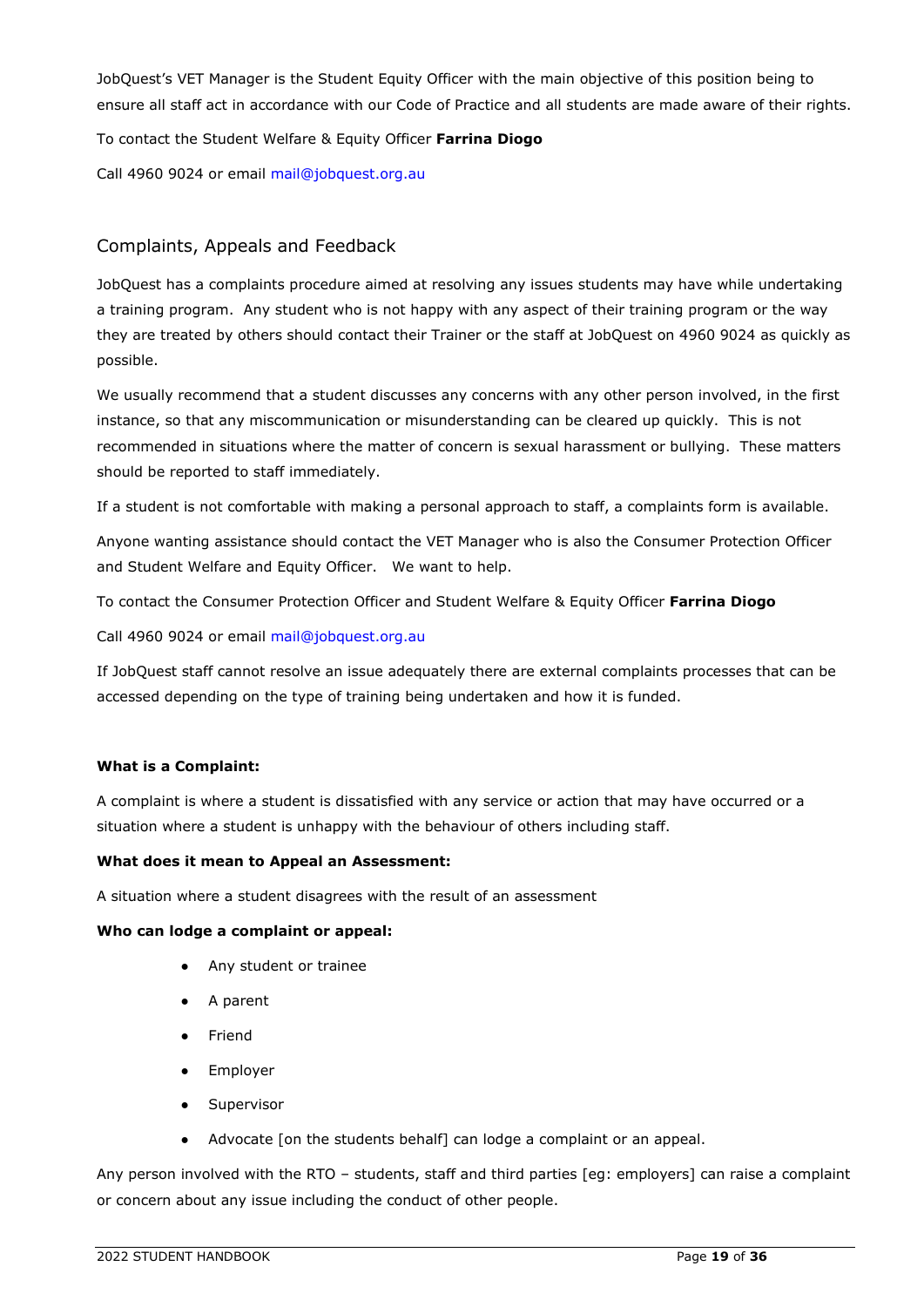#### **What can a person complain about?**

Anything that is of concern;

Examples:

- Being given incorrect information
- Poor learning materials
- Unfair treatment
- Failure to respond to requests or contacts
- The result of an assessment [this is called an appeal]

#### **Can I get help to make a complaint?**

JobQuest staff can assist a student or a student can be put in touch with an external person if necessary: People with a disability can get help from DISABILITY ADVOCACY NSW 4927 0111

- NSW Department of Education Training Services NSW. Consumer Protection Unit for students at <https://smartandskilled.nsw.gov.au/for-students/consumer-protection-for-students>
- National Training Complaints Hotline  $13\,38\,73$
- Australian Skills Quality Authority [ASQA] <https://www.asqa.gov.au/complaints>

#### **What if processing the complaint or appeal is delayed?**

JobQuest staff will make every attempt to process and resolve complaints and appeals as quickly as possible. If you have lodged a complaint or appeal and it has been delayed, we will keep you informed in writing including the reasons for any delay on a regular basis until the matter has been resolved.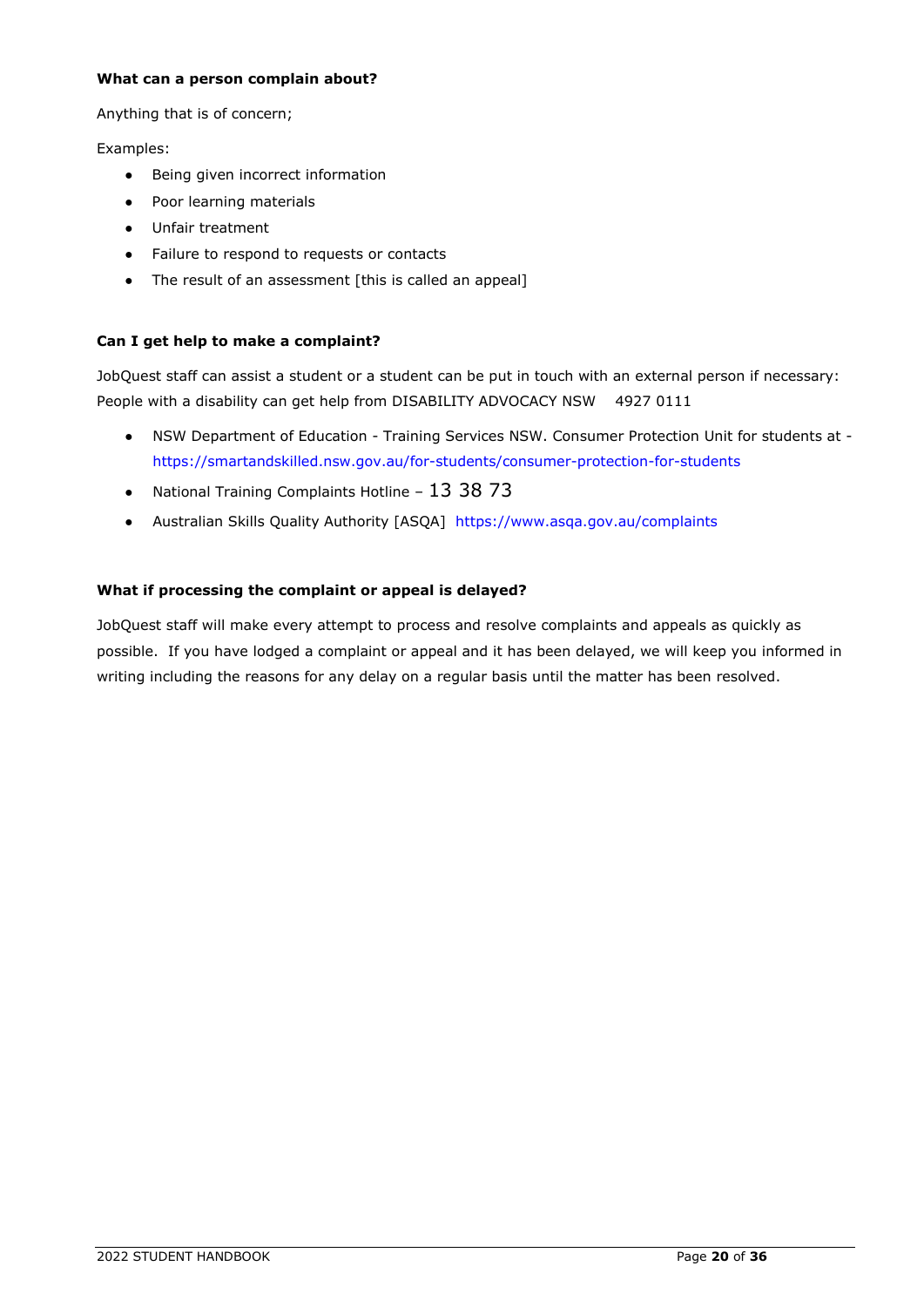# **The Complaints Process**

#### **STEP 1:**

Speak to the trainer [unless the trainer is the subject of the complaint, then go to Step 2]

The trainer will do whatever they can to resolve the problem to the student's satisfaction. A student will be informed of any decision made.

This will happen within 2 working days.

A student can get help to make a complaint - JobQuest staff can help a student or a student can be put in touch with an independent external person if necessary.

All complaints will be lodged by the staff member receiving the complaint using the complaints form on the intranet. The complaint will be handled respectfully and discreetly by adopting an open-minded approach, the principles of natural justice and procedural fairness.

This process will include:

- Informing those involved in any allegation and enabling them to present their version of events;
- Investigating the situation in a fair, thorough and unbiased way; and
- Taking a mediation approach to the matter and ensuring that the complaint understands the steps in the process.

If a student believes a crime has been committed against themselves or another student, they will be assisted by staff to report this to the police. A student may also act independently to do this or have staff do this on their behalf when unable or unwilling to do so themselves

#### **STEP 2:**

If the trainer cannot resolve the problem or is the subject of the concern, a student should speak to the VET Manager or the Consumer Protection Officer. The VET Manager will investigate the problem and discuss with the student ways to resolve it.

A student can lodge a complaint by phone, in person, by email or letter. Please ask our staff for help if necessary.

To contact the Consumer Protection Officer and Student Welfare & Equity Officer **Farrina Diogo**

Call 4960 9024 or email [mail@jobquest.org.au](mailto:mail@jobquest.org.au)

By letter, please address to 5 McMichael Street Maryville 2293

#### **STEP 3:**

If the VET Manager cannot resolve the problem it will be referred to the Manager or his/her delegate who is responsible for ensuring that the procedure for complaints and appeals is followed.

The Manager will look at what the VET Manager has done and discuss with a student why the student is not happy with the resolution.

The Manager may offer a different form of solution. A student will be informed of any decision made.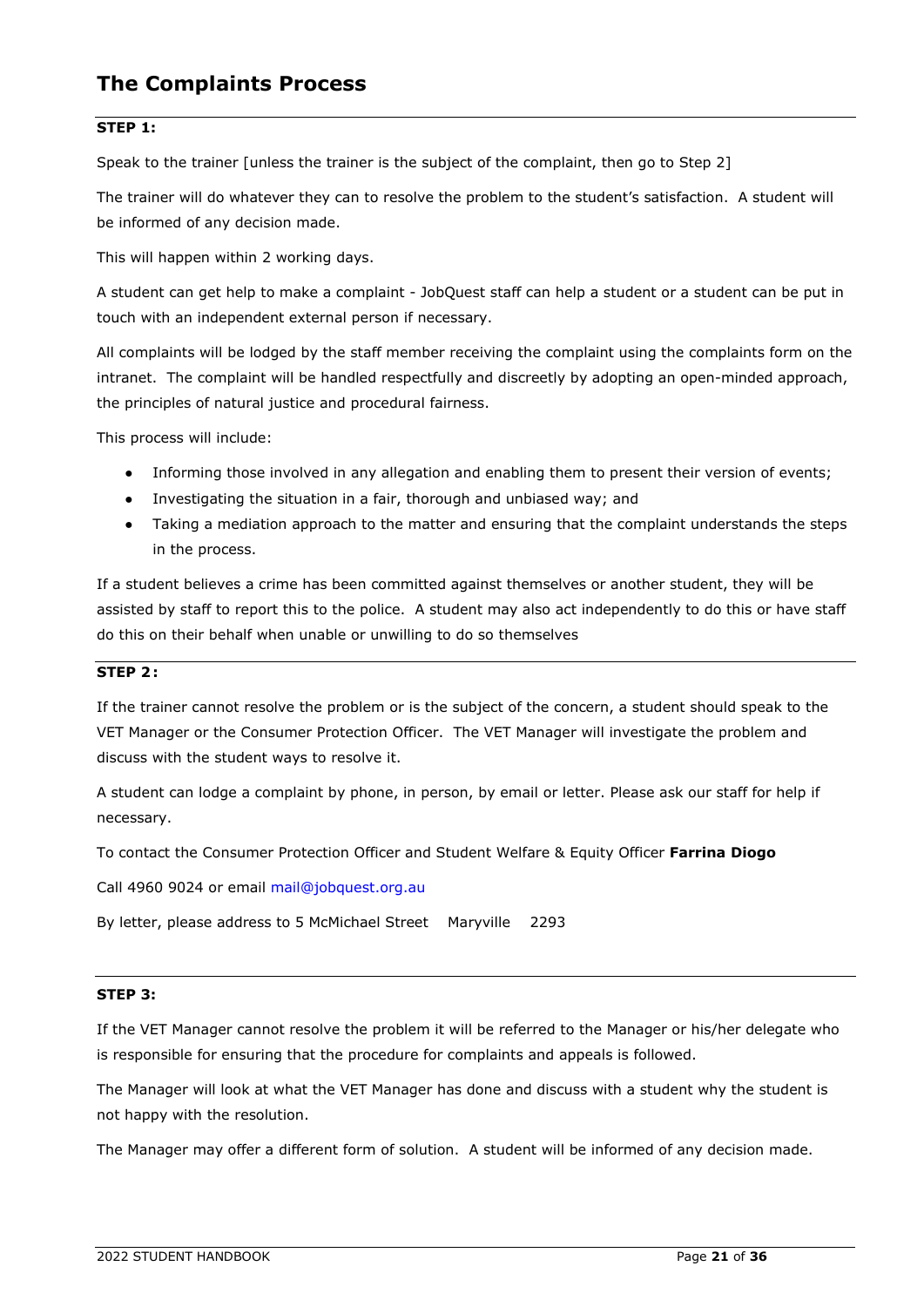#### **STEP 4:**

If the Manager cannot resolve the problem, it will be referred to the relevant external agency. These could include:

- ASQA (Australian Quality Skills Authority) The national vocational education and training (VET) regulator;
- Training Services NSW. Training Services NSW [only where the program is delivered under Smart and Skilled];
- Safe Work NSW for Work Health and Safety issues;
- NSW Anti-Discrimination Board;
- NSW Ageing and Disability Commission;
- Disability Advocacy NSW DA NSW;
- The Multi-Cultural Disability Advocacy Association of NSW; or
- The National Training Complaints Hotline 13 38 73

#### <span id="page-25-0"></span>Appeals Process

Should a student have any specific concerns in relation to the assessments undertaken, and feel they would like to review this process they the right to lodge an appeal.

However please discuss these concerns with the trainer first or with the VET Manager at JobQuest. Appeals must be lodged in writing within 6 months of the assessment decision being made using the assessment appeals application form

Please ask our staff for help to complete the form if necessary.

Once an appeal has been lodged JobQuest will request a review of the assessment process and the evidence presented with an independent assessor within 7 days and keep the student informed of the progress of the appeal.

This assessor will investigate the appeal and either uphold or reject the appeal. If the student is still not happy with the outcome, they may raise the matter with an appropriate external body such as those listed on the previous page.

### <span id="page-25-1"></span>Feedback

It is extremely useful to receive feedback from students and the employers of work-based students. A student may be asked to provide feedback at times. While it's very helpful to us to get this, it is not compulsory.

Some of this feedback is collected by JobQuest on behalf of the government. This is called the LEARNER QUESTIONNAIRE. The information on this form is collected across all vocational education students in Australia and a summary is sent to the government once each year. No personal information that would identify a student is collected on this form.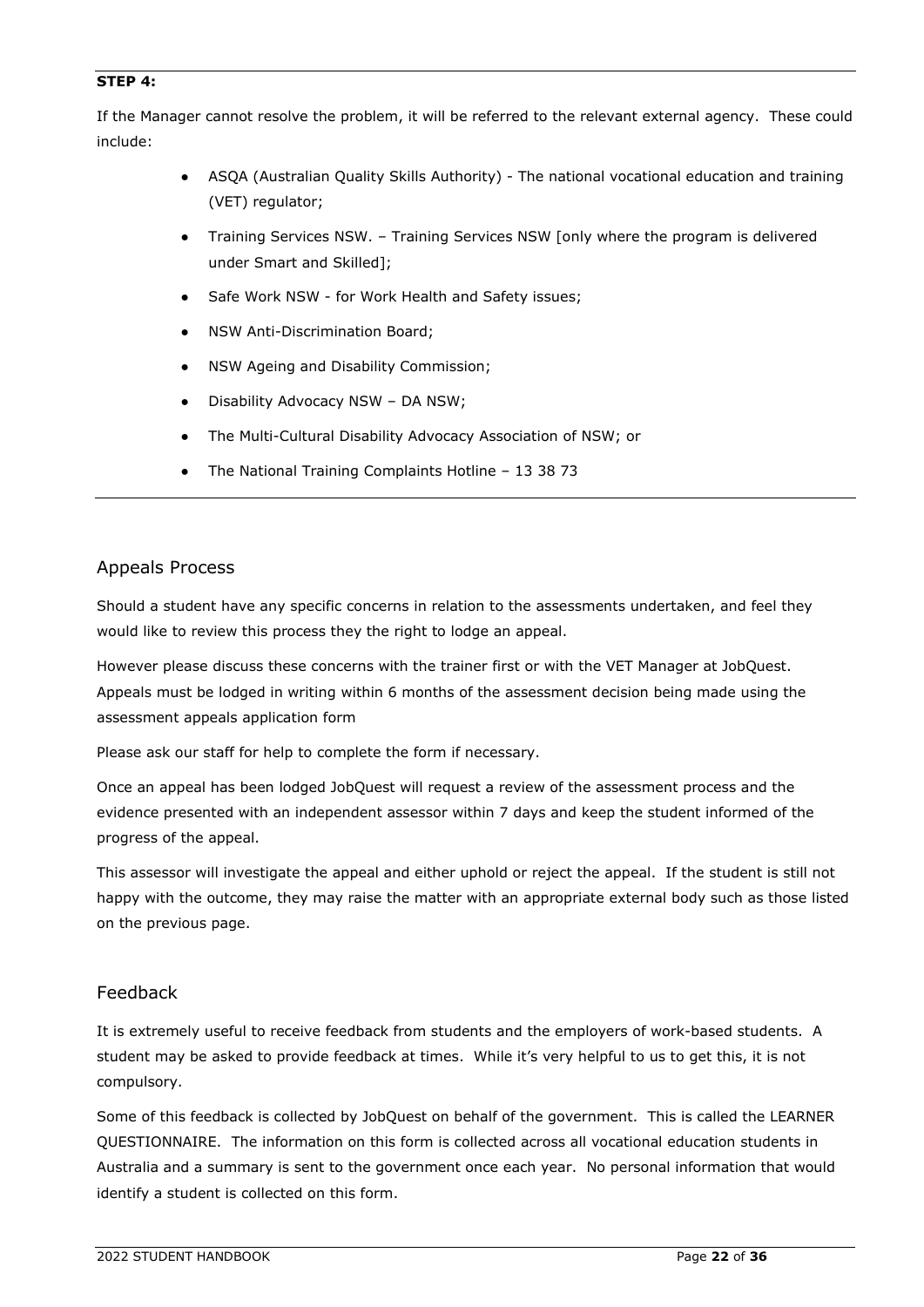As the Registered Training Organisation, JobQuest is audited from time to time by the registering body the Australian Skills Quality Authority [ASQA] or by Training Services NSW. Should a student be contacted by a representative of either ASQA or Training Services NSW, they are obliged to provide factual feedback.

Please be assured that any evaluation of services is confidential and only used for the purposes of improving the quality of our service to students.

# <span id="page-26-0"></span>Disciplinary Procedures

When undertaking training, students must make every effort to acquire the skills and knowledge required to successfully complete their training program by completing assignments and other assessment tasks set out by the trainer within the agreed timeframes.

Students are also required to behave in a manner that aligns with the Student Code of Conduct. Failure to do this may lead to disciplinary procedures being commenced.

This also includes accepting instruction and training given by and on behalf of the employer in the workplace where a student is undertaking a traineeship or other work-based program.

# <span id="page-26-1"></span>Failure to make satisfactory progress in a traineeship

Students undertaking traineeships are subject to specific procedures if they fail to make satisfactory progress in a NSW government subsidised training program or traineeship.

These are:

- A meeting between the trainee, the trainer and the workplace supervisor to discuss the situation;
- A plan of improvement will be discussed and developed including identifying any additional support required which the trainee is required to sign and will be attached to their file;
- A report will be made to the employer formally informing them of the status of the training and assessment and the contents of any improvement plan in place;
- A report will be made to Training Services NSW in line with Smart and Skilled Operating Guidelines;
- The trainee's progress will be reviewed within an agreed timeframe; and
- If no improvement is noted, then JobQuest may terminate the training agreement and report the cancellation to Training Services NSW and the employer.

# <span id="page-26-2"></span>**LEGAL FRAMEWORK**

#### <span id="page-26-3"></span>Work Health and Safety

Every employer has a legal responsibility or duty of care to protect the health and safety of people in the workplace. This includes manufacturers, suppliers, designers and controllers of work places, including owners and employees.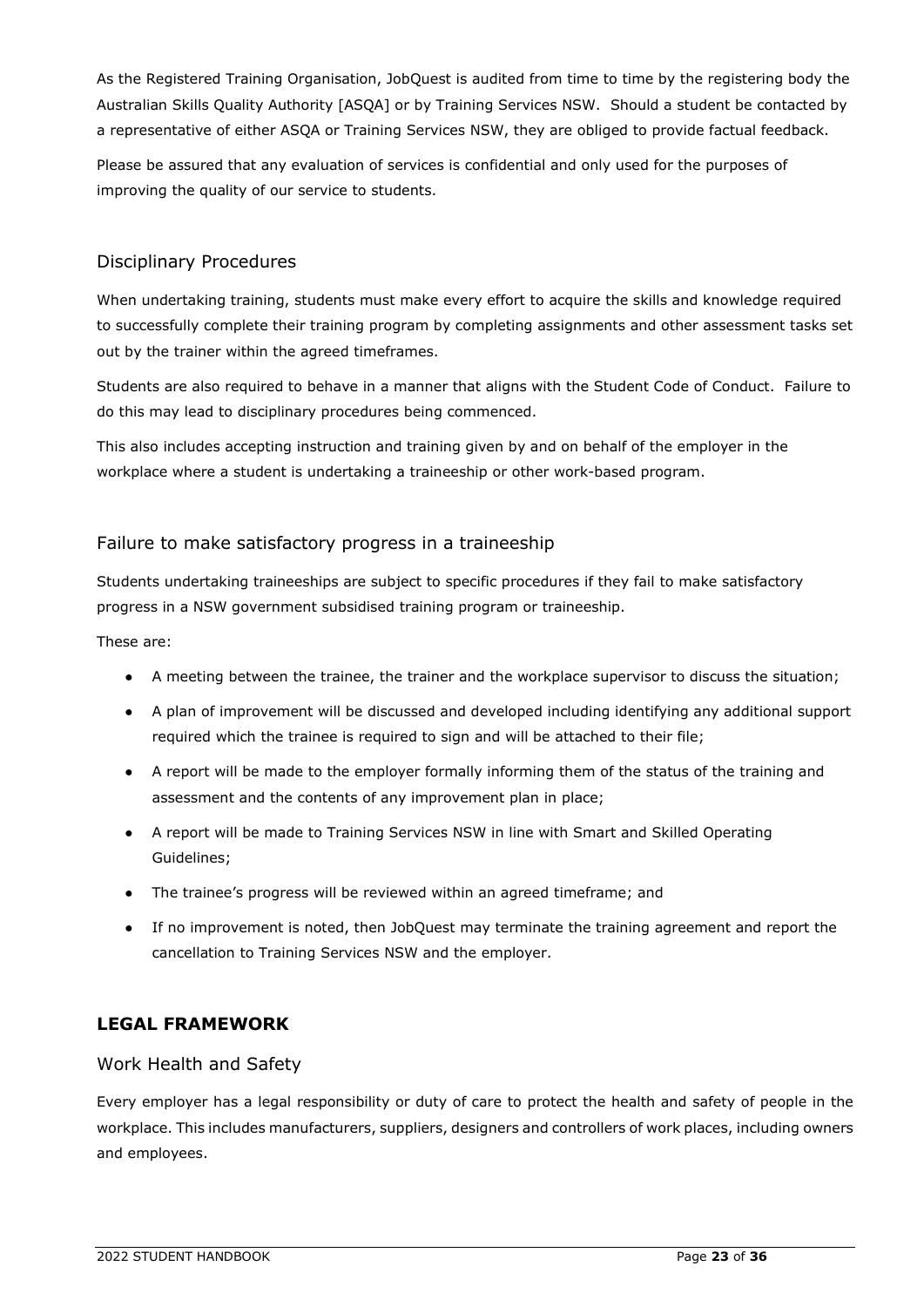Employees and employers have certain responsibilities and obligations under WHS legislation.

NSW is legislated by the WORK HEALTH AND SAFETY ACT 2011. The legislation requires employers to adopt a risk management approach to eliminating and controlling risks to health and safety. The act covers all people who work in NSW in both the private and public sector, including self employed people, and applies within the state of NSW.

Employers must ensure the health, safety and welfare of their employees and others in any workplace.

Students undertaking training programs are required to report any hazards or risks that they observe or know about so they can be addressed and prevent injury to people or damage to property. This can be at any venue used for training and any workplace where a student is undertaking paid or unpaid work as part of a training program.

#### <span id="page-27-0"></span>Information Privacy

In line with its Information Management Policy, JobQuest wants to ensure that the privacy of information of all participants in training and assessment activities is in line with the Privacy and Personal Information Protection Act 2002 [NSW] and the Privacy Act 1988 [Cth]

Where staff become aware that a student may be subject to, or in danger of, abuse or neglect, JobQuest may be required to report this to relevant agencies.

When a student completes a training program that is paid for or contracted by another party [such as their employer] they are asked to provide consent for this party to receive a copy of their certificate or statement of attainment, by signing the appropriate section on the Student Progress Form.

If a student has any complaint or concern about the privacy of information, please talk to trainer or the VET Manager.

| <b>INFORMATION KEPT BY JOBQUEST ABOUT STUDENTS</b>                                                                                 |                                                                                                                                                                                                                    |                                                                                                      |  |
|------------------------------------------------------------------------------------------------------------------------------------|--------------------------------------------------------------------------------------------------------------------------------------------------------------------------------------------------------------------|------------------------------------------------------------------------------------------------------|--|
| Type of information                                                                                                                | Purpose                                                                                                                                                                                                            | Period kept                                                                                          |  |
| General Information<br>Name<br>Date of Birth<br>Address including email<br><b>Phone Numbers</b><br>USI (Unique Student Identifier) | Required for internal and *government records [if training is<br>accredited]<br>Required for participants undertaking training to enable<br>JobQuest to carry out training activities and liaise with<br>employers |                                                                                                      |  |
| Language and Cultural Background<br>Disability<br><b>Education &amp; Qualifications</b><br>Employment and employer<br>Study reason | To provide background information to tailor the program to<br>student needs and to *report data according to AVETMISS<br>requirements                                                                              | 30 years                                                                                             |  |
| Assessment Record and a copy of the<br>qualification or statement of<br>attainment issued                                          | To record the unit of competency attempted and completed<br>during the Training Program required for internal and<br>*government records [if training is accredited]                                               |                                                                                                      |  |
| Signed Enrolment Form as consent                                                                                                   | To provide evidence that the student has consented by<br>signing the form to information being passed on to specific<br>agencies as per the Privacy Statement in the form.                                         | Fee for service<br>programs -<br>Destroyed 6<br>months after<br>program is<br>complete/<br>cancelled |  |
| Attendance Records, File Notes,<br>Training Logs and general<br>correspondence                                                     | To provide evidence of the support and assistance provided<br>during training                                                                                                                                      |                                                                                                      |  |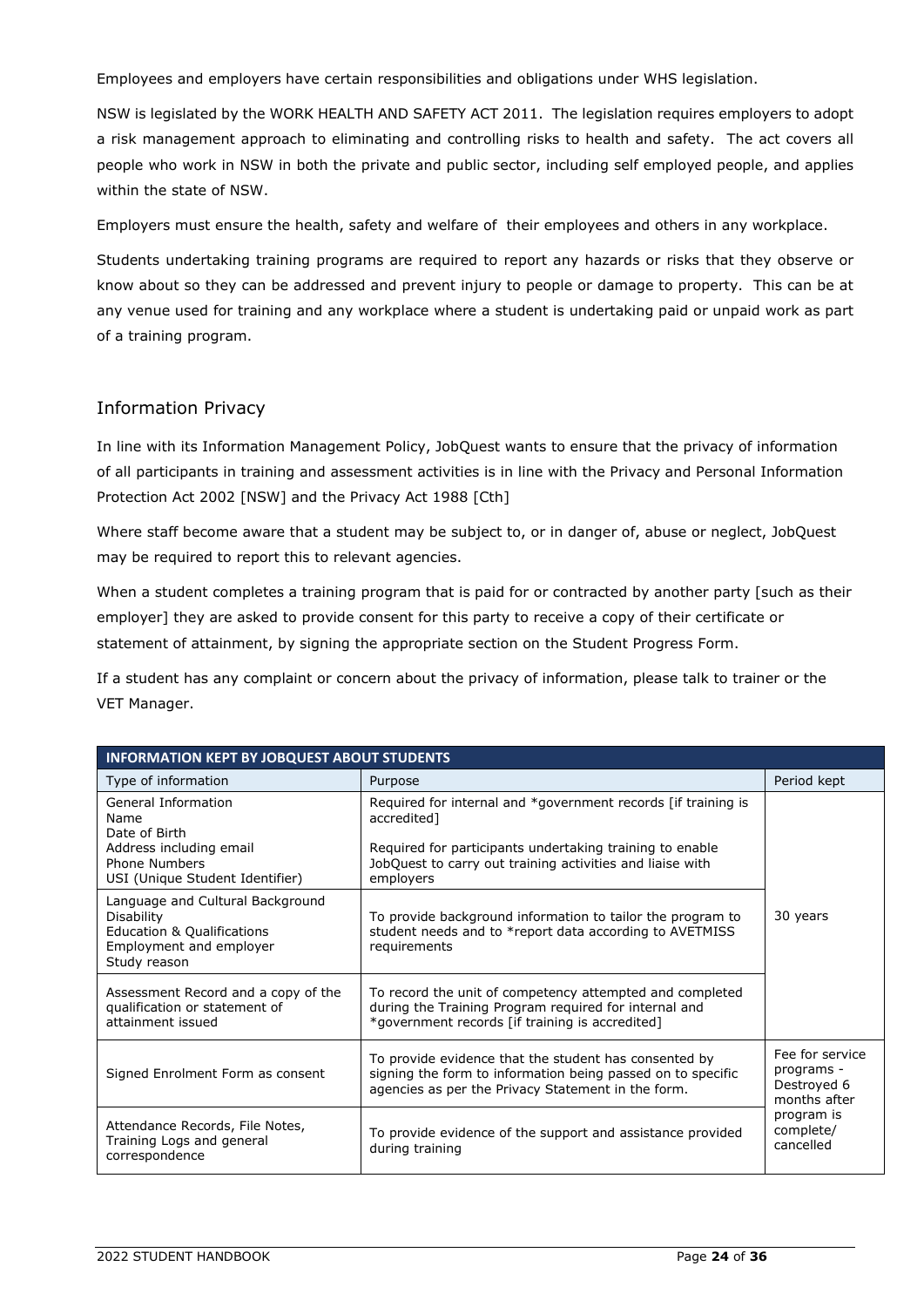| <b>INFORMATION KEPT BY JOBQUEST ABOUT STUDENTS</b>                                                                                                                                     |                                                                                                                                                                                       |                                                                                                                      |  |
|----------------------------------------------------------------------------------------------------------------------------------------------------------------------------------------|---------------------------------------------------------------------------------------------------------------------------------------------------------------------------------------|----------------------------------------------------------------------------------------------------------------------|--|
| Type of information                                                                                                                                                                    | Purpose                                                                                                                                                                               | Period kept                                                                                                          |  |
| Copy of resume and/or qualifications,<br>memberships, information about<br>existing skills, work and education<br>history                                                              | To provide evidence of existing skills which can form part of<br>the assessment of competence                                                                                         | Government<br>subsidised<br>programs -<br>Kept in<br>compliance with<br>funding body<br>contractual<br>requirements. |  |
| Evidence – a collection of documents<br>or audio-visual records that<br>demonstrate that a student meets the<br>performance requirements for a<br>qualification or competency standard | To provide records of training and assessment activities<br>To provide evidence of any performance review activities<br>undertaken<br>To provide a record of progress and performance |                                                                                                                      |  |
| Signed Induction Forms                                                                                                                                                                 | To provide evidence that the relevant JobQuest induction<br>program has been undertaken                                                                                               |                                                                                                                      |  |

\*National Centre for Vocational Education Research [NCVER], Training Services NSW, Australian Skills Quality Authority [ASQA]

All documents are disposed of using a confidential records disposal system.

Access to personal information is restricted.

Personal information that relates to training services provided by JobQuest is restricted to the following people:

- 1. Training Services Personnel including the RTO Manager for the purpose of monitoring records;
- 2. Trainers or Assessors for the purpose of recording results;
- 3. Training Services administrative staff for the purpose entering data into our student records; and
- 4. Management staff for monitoring the quality system for student records.

Information can be given to other people if required by law – for example, we must report AVETMISS information to the NSW Department of Education - Training Services NSW. Students are made aware of this at induction.

Information about students may only be given to a third party such as a potential employer or rehabilitation provider to confirm that a training or assessment activity is being undertaken. This can only be done if a student gives permission for this to occur.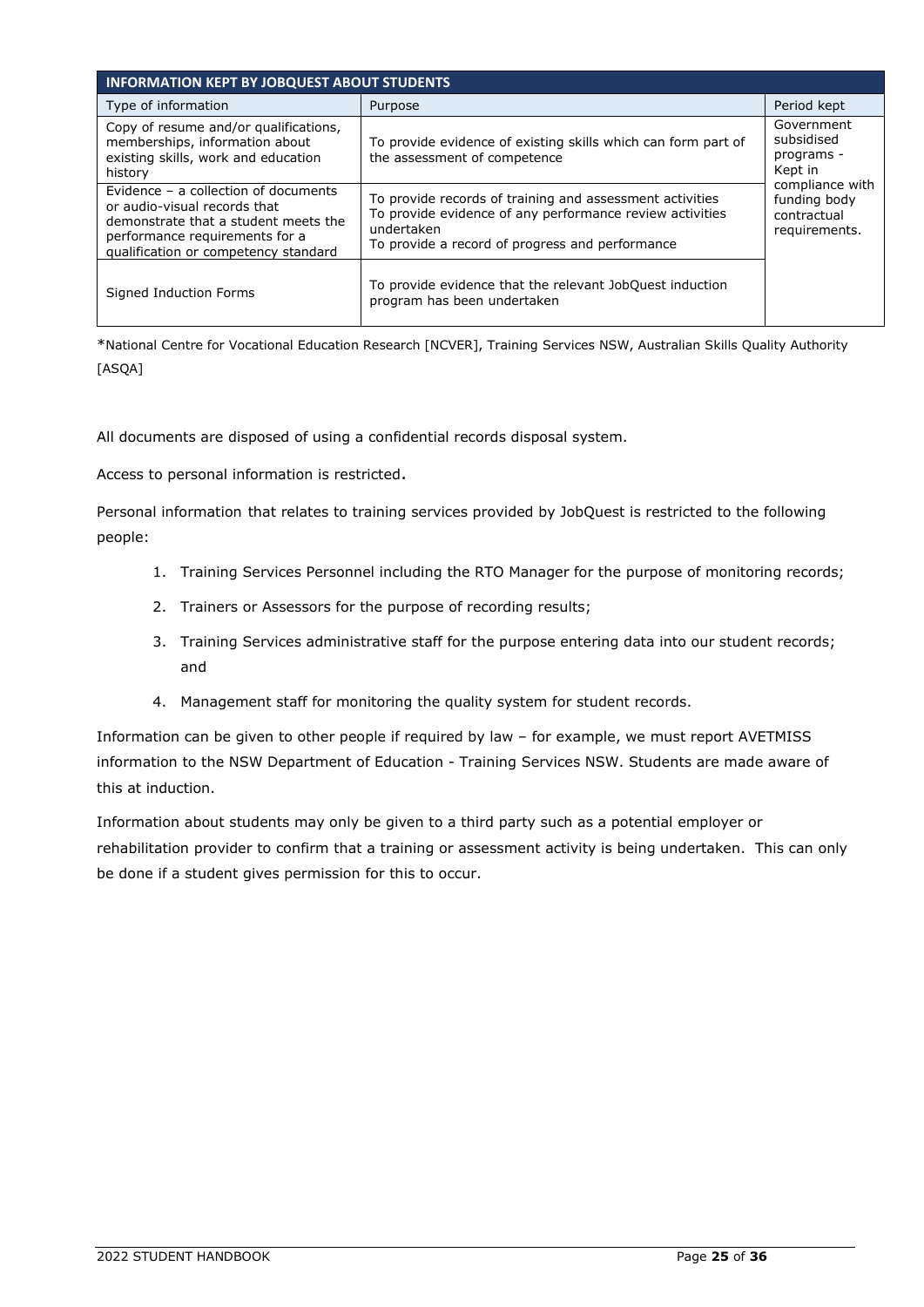#### <span id="page-29-0"></span>Privacy Statement [This statement forms part of the student enrolment form]

Personal information (information or an opinion about you), collected from you, your parent or guardian, such as your name, Unique Student Identifier, date of birth, contact details, training outcomes and performance, or sensitive personal information (including ethnicity or health information) (together **Personal Information**) collected by JobQuest may be disclosed to the NSW Department of Education other government agencies such as Training Services NSW.

Under the **Data Provision Requirements 2012**, **JobQuest** is required to collect Personal Information about you and to disclose that Personal Information to the National Centre for Vocational Education Research Ltd (NCVER).

Your Personal Information (including the Personal Information contained on this enrolment form), may be used or disclosed by **JobQuest** for statistical, administrative, regulatory and research purposes.

**JobQuest** may disclose your Personal Information for these purposes to:

- Commonwealth and State or Territory government departments and authorised agencies; and
- NCVER.

Personal information that has been disclosed to NCVER may be used or disclosed by NCVER for the following purposes:

- Populate authenticated VET transcripts;
- Facilitate statistics and research relating to education, including surveys and data linkage;
- Pre-populate RTO student enrolment forms;
- Understand how the VET market operates, for policy, workforce planning and consumer information; and
- Administer VET, including program administration, regulation, monitoring and evaluation.

NCVER will collect, hold, use and disclose your personal information in accordance with the Privacy Act 1988 Cth), the National VET Data Policy and all NCVER policies and protocols (including those published on NCVER's website at [\(www.ncver.edu.au\)](https://www.ncver.edu.au/).

Government agencies may use your Personal Information for any purpose relating to the exercise of their government functions, including but not limited to the evaluation and assessment of your training. Your Personal Information may also be disclosed to other third parties if required by law.

You may receive a student survey which may be administered by a government department or NCVER employee, agent or third-party contractor or other authorised agencies. Please note you may opt out of the survey at the time of being contacted.

JobQuest is required to provide student records for audit purposes and to carry out assessment validation and other review processes. This requires reviewers to look at the students work and records. These reviewers are checking up on the assessors not the students.

By completing and signing the enrolment form you consent to the collection, use and disclosure of your Personal Information in the manner outlined above and acknowledge and agree that the above agencies may contact you by telephone, email or post during or after you have ceased training with JobQuest for the purposes of evaluating and assessing the training.

You also acknowledge that you can access, view and correct the Personal Information that has been supplied or has been collected during the course of participation in training and assessment services.

You also acknowledge that JobQuest may be required to verify information provide and therefore consent to:

- JobQuest accessing your USI [Unique Student Identifier] details and record; and
- JobQuest verifying previous qualifications and information that have been submitted for credit transfer or recognition of prior learning.

Students are required to read the Privacy Statement and seek assistance to clarify the content if required before signing the Enrolment Form. By signing the form, the student is giving consent for their personal information to be passed on to the third parties listed in the statement.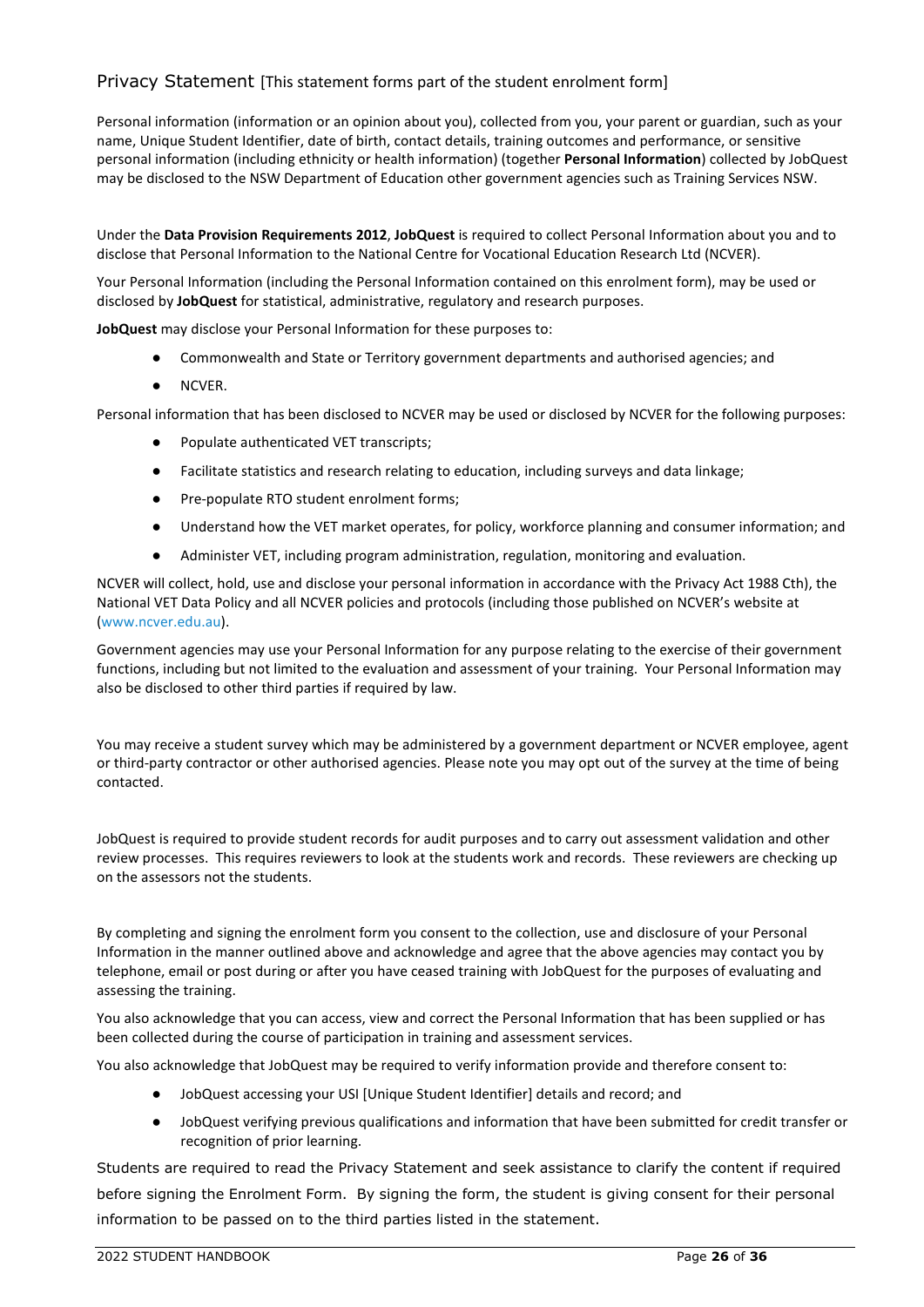If a student requires access to the information that JobQuest keeps about themselves, they need to contact the VET Manager. A time will be arranged to sit down in private with the proper person to go through the information.

Students are responsible for ensuring that the contact details kept is accurate and up to date.

JobQuest as an RTO must have effective records management procedures in place which are documented and implemented to assure the integrity, accuracy and currency of records and include such things as

- Secure storage and back up facilities for electronic records
- Retention, archiving and retrieval of participant [student] records
- Compliance with external reporting requirements such as \*AVETMISS
- Safeguarding of confidential information
- Disclosing information to a third party only with the written consent of the student.

#### Australian Vocational Education and Training Management Information Statistical Standard

(AVETMIS Standard or AVETMISS) is the agreed national data standard for the collection, analysis and reporting of vocational education and training information in Australia. The Standard consists of three parts: the AVETMIS Standard for VET Providers, the AVETMIS Standard for Australian Apprenticeships, and the AVETMIS Standard for Financial Data.

Registered Training Organisations must provide certain information to government in line with the AVETMIS Standard. A short video about the collection of enrolment data can be found at

#### <https://www.youtube.com/watch?v=hveBYeuGee4>

#### <span id="page-30-0"></span>Unique Student Identifier "USI".

The Unique Student Identifier [USI] is part of a 2015 Commonwealth Government initiative to help a student keep track of all records of training results and qualifications.

All students undertaking nationally-recognised training must have a USI before enrolment with a registered training organisation anywhere in Australia. Where a student has an exemption, they will not be able to access an authenticated VET transcript through the Student Identifier scheme.

A student can get a Unique Student Identifier (USI) through the Commonwealth Government Department of Industry: www.usi.gov.au

If you have an exemption from submitting data you will not be included in the National VET Provider Collection and your training activity will not appear on an Authenticated VET Transcript without a USI.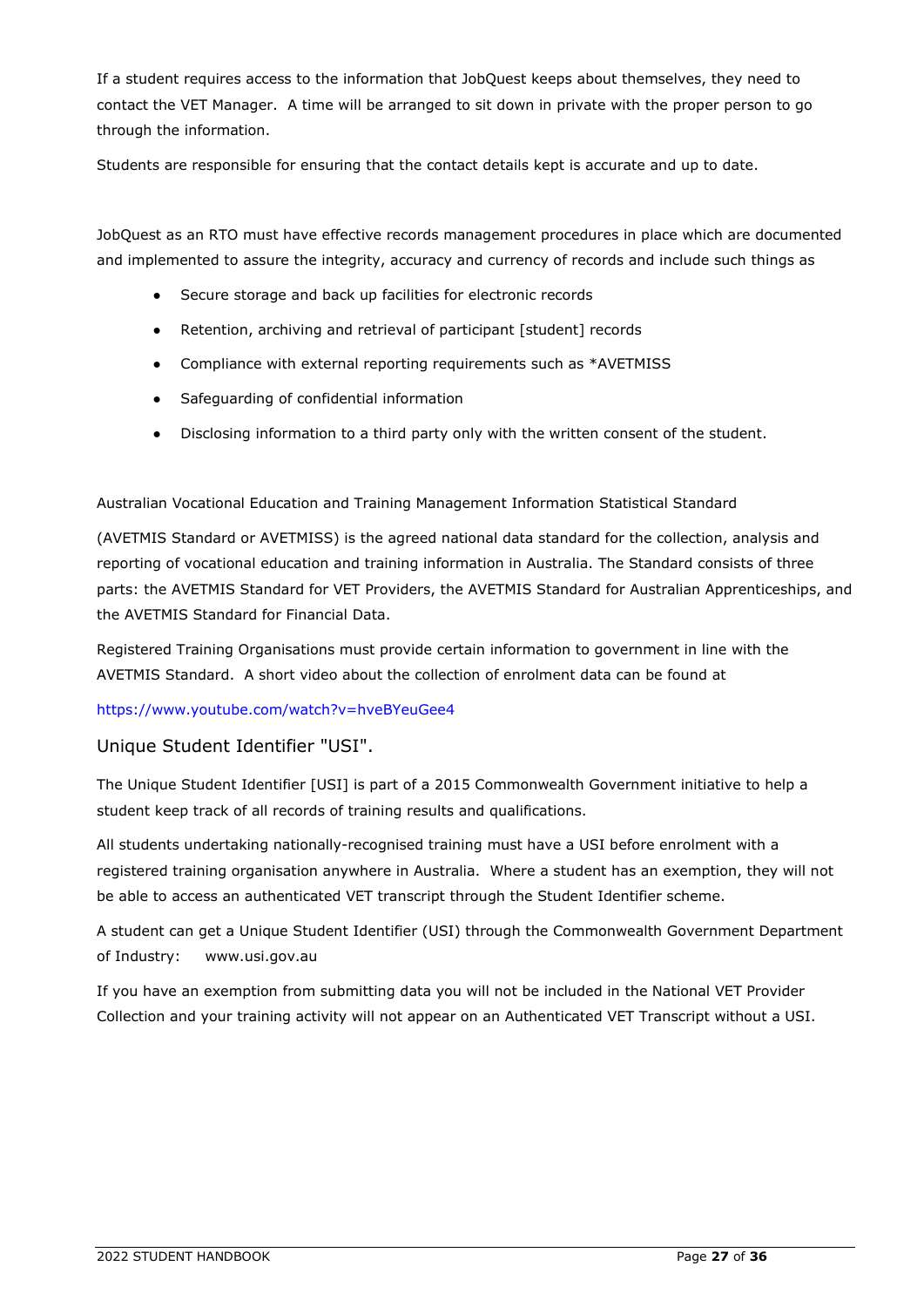#### A student can create a USI easily. It only takes a few minutes!

- 1. A student needs to have an email address and an identification document to create a USI.
- 2. One of these documents is required:
	- Driver's Licence
	- Medicare Card
	- Australian Passport
	- Visa (with Non-Australian Passport) for International Students
	- Birth Certificate (Australian) \*please note a Birth Certificate extract is not sufficient
	- Certificate of Registration by Descent
	- Citizenship Certificate
	- ImmiCard
- 3. Students must keep a record of their USI and remember their password for future reference.

Once a student has a USI they need to give JobQuest (their registered training provider) permission to:

- Verify the USI number;
- Update the USI record on the portal with the training in which the student is enrolled; and
- Update the student's personal details when required**.**

To give a training provider permission:

- 1. Log into the Student USI Portal;
- 2. Go to the Manage permissions tab; and
- 3. Click on Add Organisation. JobQuest Organisation Number is 90187

NSW Subsidised Smart and Skilled Students will also need to give access to their USI details to the NSW Department of Industry - Training Services NSW.

A USI can be accessed online from a computer, tablet or smart phone and enables training records and results to be kept together in an online account controlled by a student.

Each time a student enrols to study with a new training organisation, a USI will be used to store the training records and results.

By having a USI a student will be able to access their training records and results (or transcript) for programs completed after 2015, whenever needed. For example, for a new employer or when wanting to enrol at a new training organisation.

*Need Help?* go to http://usi.gov.au/help-centre/student-help/Pages/default.aspx or call JobQuest on 4960 -9024

**Privacy to find out about the privacy of your information and the USI registry go to** 

<https://www.usi.gov.au/about-us/privacy>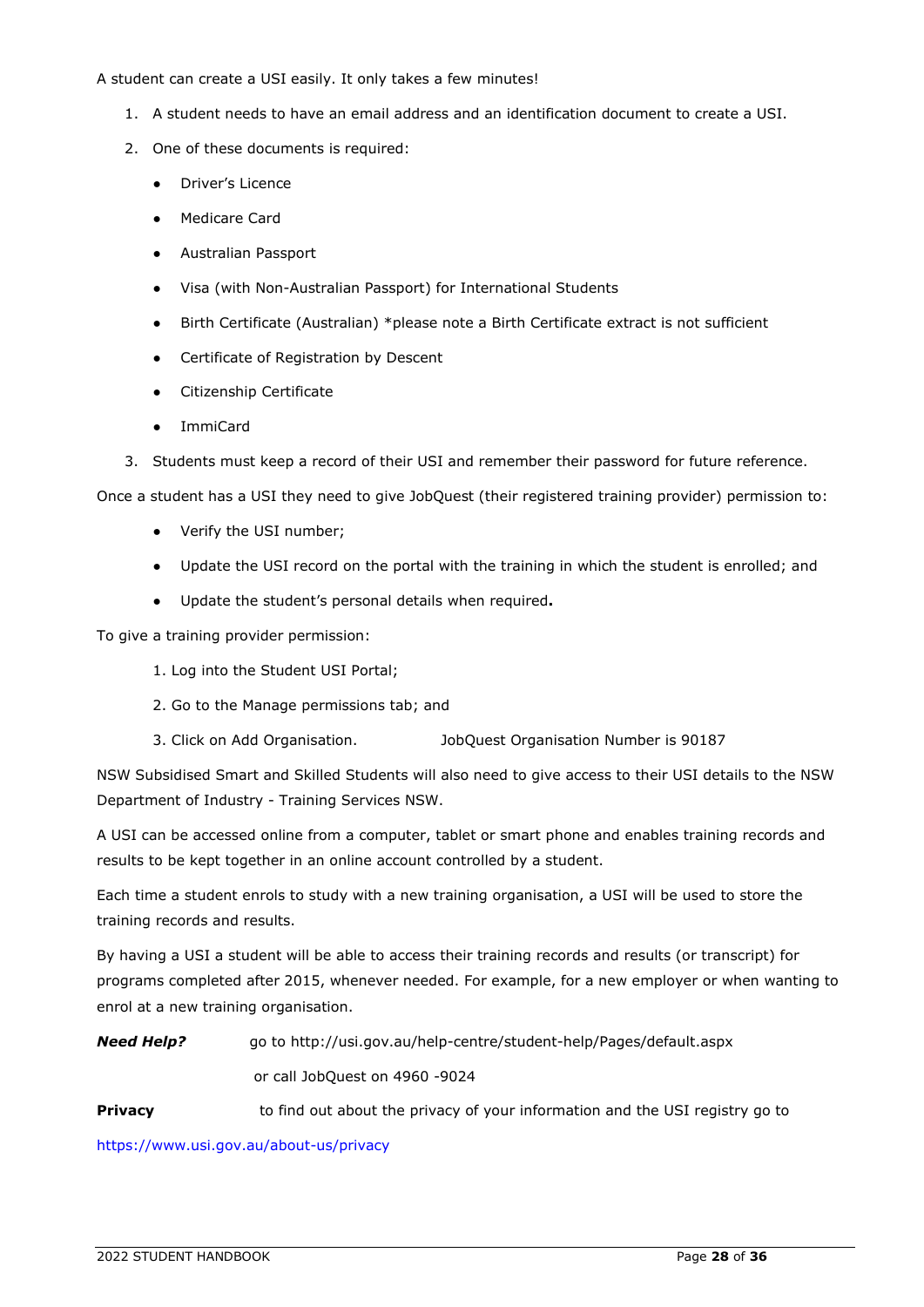#### Disposal of personal information

JobQuest uses an accredited security disposal system. Approval to unlock the secure disposal units while on site for any reason is restricted to the Manager, the Operations Manager [Newcastle] and the RTO Manager.

# <span id="page-32-0"></span>Information Privacy Laws

Privacy and Personal Information Protection Act 2002 ( NSW) and Privacy Act 1988 (Cth)

For more information contact: Office of the Federal Privacy Commissioner, **[www.privacy.gov.au](http://www.privacy.gov.au/)**

Privacy Hotline 1300 363 992 (local call charge)

For more information contact:  $\qquad \qquad$  Office of the NSW Privacy Commissioner,

#### **[www.legislation.nsw.gov.au](http://www.legislation.nsw.gov.au/)**

A fact sheet and summary of the Australian Privacy Principles can be found at:

[http://www.oaic.gov.au/images/documents/privacy/privacy-resources/privacy-fact-sheets/privacy-fact](http://www.oaic.gov.au/images/documents/privacy/privacy-resources/privacy-fact-sheets/privacy-fact-sheet-17-australian-privacy-principles_2.pdf)[sheet-17-australian-privacy-principles\\_2.pdf](http://www.oaic.gov.au/images/documents/privacy/privacy-resources/privacy-fact-sheets/privacy-fact-sheet-17-australian-privacy-principles_2.pdf)

# <span id="page-32-1"></span>Legislation and Training

JobQuest abides by Commonwealth and New South Wales laws. Below is a list of relevant legislation that we comply with. Please bear in mind that this list is not exhaustive. Further information is available at [www.austlii.edu.au](about:blank) and Fair work Australia<http://www.fwa.gov.au/>

- Age Discrimination Act 2004, Commonwealth **•** SPAM Act 2003, Commonwealth
- 
- 
- 
- Do Not Call Register Act 2006, Commonwealth Anti-Discrimination Act 1977 [NSW]
- Human rights and Equal Opportunity Commission Act, 1986, Commonwealth
- National Vocational Education and Training Regulator (NVR) Act 2011, Commonwealth
- 
- Privacy Amendment ( Enhancing Privacy Protection) Act 2012, Commonwealth
- Racial Discrimination Act, 1975, Commonwealth Disability Inclusion Act 2014 [NSW]
- Sex Discrimination Act, 1984, Commonwealth **•** Fair Trading Act 1987 [NSW]
- 
- Australian Privacy Principles Student Identifiers Act 2014, Commonwealth
- Copyright Act 1968, Commonwealth The Racial Hatred Act, 1995, Commonwealth
- Disability Discrimination Act 1992, Commonwealth **•** Competition and Consumer Act 2010, Commonwealth
	-
	- Apprenticeship and Traineeship Act 2001 [NSW]
	- Children and Young Persons (Care and Protection) Act 1998 [NSW]
- Privacy Act 1988, Commonwealth **•** Child Protection ( working with children) Act 2012 [NSW]
	- Child Protection ( working with children) Amendment Act 2018 [NSW]
	-
	-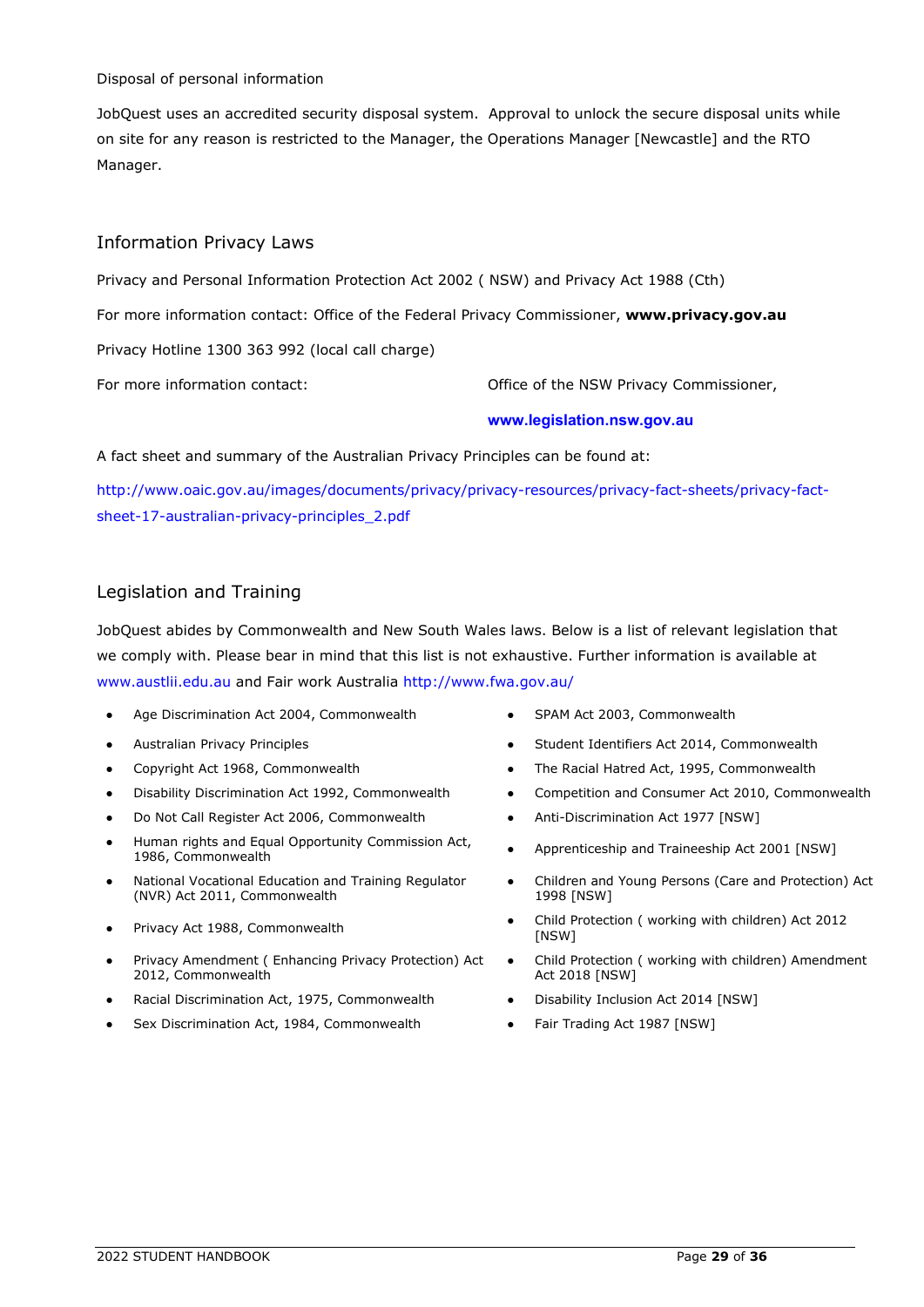# <span id="page-33-1"></span><span id="page-33-0"></span>*SMART AND SKILLED This training is subsidised by the nsw government*

# <span id="page-33-2"></span>Smart and Skilled Notification of Enrolment

JobQuest will follow the following procedures when enrolling students in Smart and Skilled training programs.

We will check student eligibility for the program.

A general guide of eligibility is included in the table below. All students must meet Criteria 1. However, further conditions apply for unemployed, disabled or Aboriginal people. If a student is not sure of eligibility, please discuss it with the RTO staff.

A student will be asked to provide proof of eligibility and will be informed of what type of evidence is acceptable.

JobQuest staff will take a student through a *Proof of Eligibility check* on enrolment. The student is required to complete the enrolment and may be required to provide some documents and sign statements.

<span id="page-33-3"></span>

| <b>Type of training</b>                                                                                                               | <b>Eligibility criteria</b>                                                                                                            |  |  |
|---------------------------------------------------------------------------------------------------------------------------------------|----------------------------------------------------------------------------------------------------------------------------------------|--|--|
|                                                                                                                                       | Australian citizen, permanent resident, humanitarian visa holder, or<br>New Zealand citizen, and                                       |  |  |
|                                                                                                                                       | aged 15 years or older, and                                                                                                            |  |  |
|                                                                                                                                       | left school, and                                                                                                                       |  |  |
| For all Smart and Skilled Training<br>programs                                                                                        | lives or works in New South Wales (determined by postcode of the<br>usual place of residence or place of work); or                     |  |  |
|                                                                                                                                       | lives in a defined interstate NSW border area [as identified by a<br>postcode] and is Australian Aboriginal or Torres Strait Islander; |  |  |
|                                                                                                                                       | Any student registered as a NSW Apprentice or New Entrant Trainee                                                                      |  |  |
| Other training. part qualifications,<br>prevocational training and full<br>qualifications from Certificate IV to<br>Advanced Diploma, | Can have any level of Qualification                                                                                                    |  |  |
| All                                                                                                                                   | Enrolling student must reside in the postcodes designated in the<br><b>Funding Contract</b>                                            |  |  |

To be eligible for a Smart and Skilled funded place, students must meet the following eligibility requirements: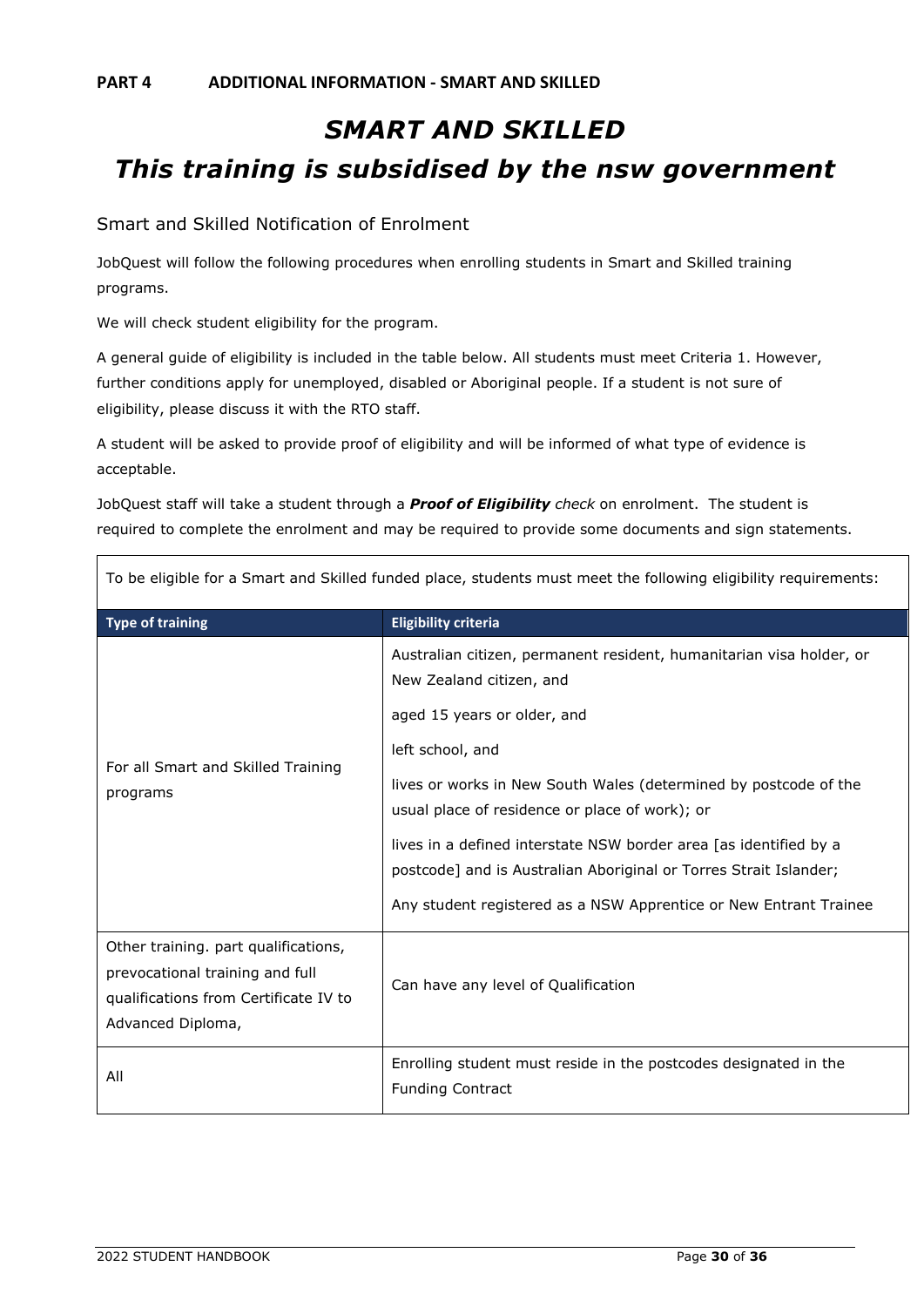#### Pre-enrolment Information

Prior to enrolment a student will be provided information about how to access the following information:

- Recognition of Prior Learning and Credit Transfer information
- Consumer protection information
- What a student should do if they wish to defer or discontinue training
- How students can access support during training
- Contact details for any support services provided
- The fees chargeable and access to the SAS Fee Administration Policy
- Information Privacy information

<span id="page-34-0"></span>A student can also access this information via the website: [www.jobquest.org.au](http://www.jobquest.org.au/)

### Notification to Department

On completion of the enrolment process, a copy of the Notification of Enrolment Report will be generated and kept on a student's file. A student will also be provided with a copy. A Student Commitment ID will also be issued.

### <span id="page-34-1"></span>Smart and Skilled Refund Policy

JobQuest is aware of its contractual responsibilities under Smart and Skilled Fee Administration Policy requirements. To ensure compliance with the requirements we have put the following procedures in place:

- All information regarding fees to be paid by student will be supplied individually on enrolment on completion of the Notification of Enrolment Process;
- Students will be notified of any schedule of payments on enrolment;
- Students will be notified of any additional equipment costs prior to enrolment;
- Any fee schedule will ensure that all fees are paid in full prior to completion of training and assessment;
- All fees collected will be retained by JobQuest;
- Where applicable [i.e. under certain Awards] the employer will pay the fee for certain Apprenticeships and Traineeships;
- No extra fees will be charged to students under a sub-contacting arrangement;
- Students will be entitled to 2 attempts to complete a unit of competency without additional cost;
- Any further attempts will incur a charge which will be at the discretion of JobQuest;
- Fees will be adjusted to reflect any RPL or CT and if necessary refunds will be made; and
- If a student does not complete a qualification at a certain level but has completed all the requirements of a qualification at a lower level with lower level fees, JobQuest will provide a refund in line with the Smart and Skilled Contract.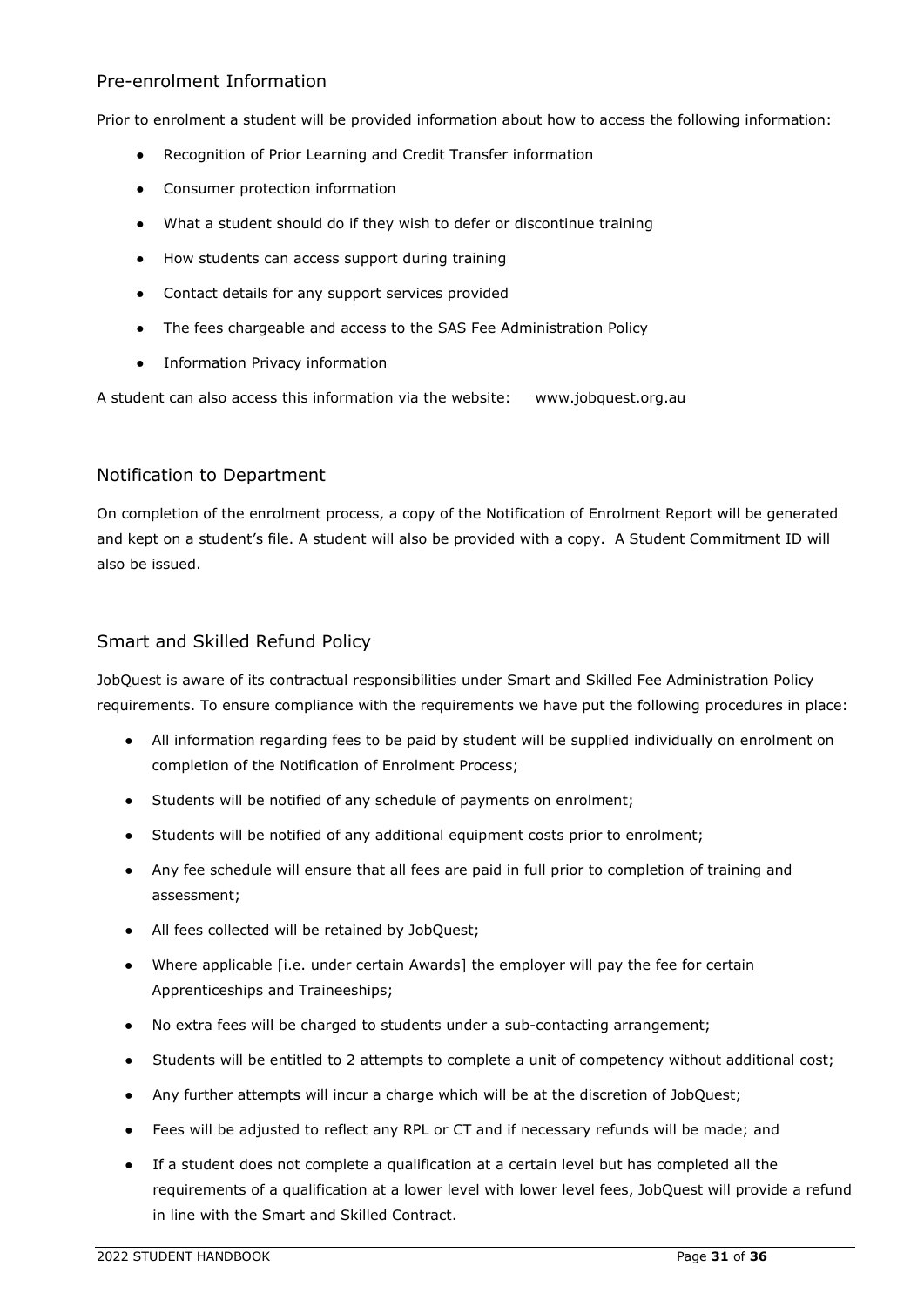# <span id="page-35-0"></span>Withdrawal of Students

Students can withdraw from the training program prior to commencement and receive a full refund of fees paid to date. However, fees are not refundable after the "cut-off date with penalty".

# <span id="page-35-1"></span>Withdrawal after the "Cut-Off Date with Penalty

The "cut-off date with penalty" will be as follows:

- For work-based students the issue of training materials;
- For classroom based students the first classroom session after enrolment.

After these cut-off dates no refund will apply.

### <span id="page-35-2"></span>Extenuating Circumstances

If for any reason JobQuest is unable to complete the training all fees will be refunded;

If a student does not complete a qualification at a certain level but has completed all the requirements of a qualification at a lower level with lower level fees, JobQuest will refund in line with the Smart and Skilled Contract; and

If a student has been granted Credit Transfer and/or RPL a process for partial refund of fees when necessary will occur.

# <span id="page-35-3"></span>RPL and Credit Transfer

Where RPL or CT are granted at enrolment, JobQuest will use the Smart and Skilled Provider Calculator to determine the applicable student fee.

### <span id="page-35-4"></span>Discontinuing training

#### Deferrals

If for any reason a student wishes to defer involvement in training and assessment, this should be discussed with the trainer as a first step. A trainer may refer a student to another appropriate staff member to discuss any support requirements or to the Customer Protection Officer if a student has a complaint or grievance. In all instances, JobQuest will implement processes that will support a student to continue with the training.

If a student does decide to defer, they can only do so for a maximum of 12 months. After this time a student will not be entitled to continue with the training program.

An enrolled student must start within 12 months of enrolment despite any deferrals.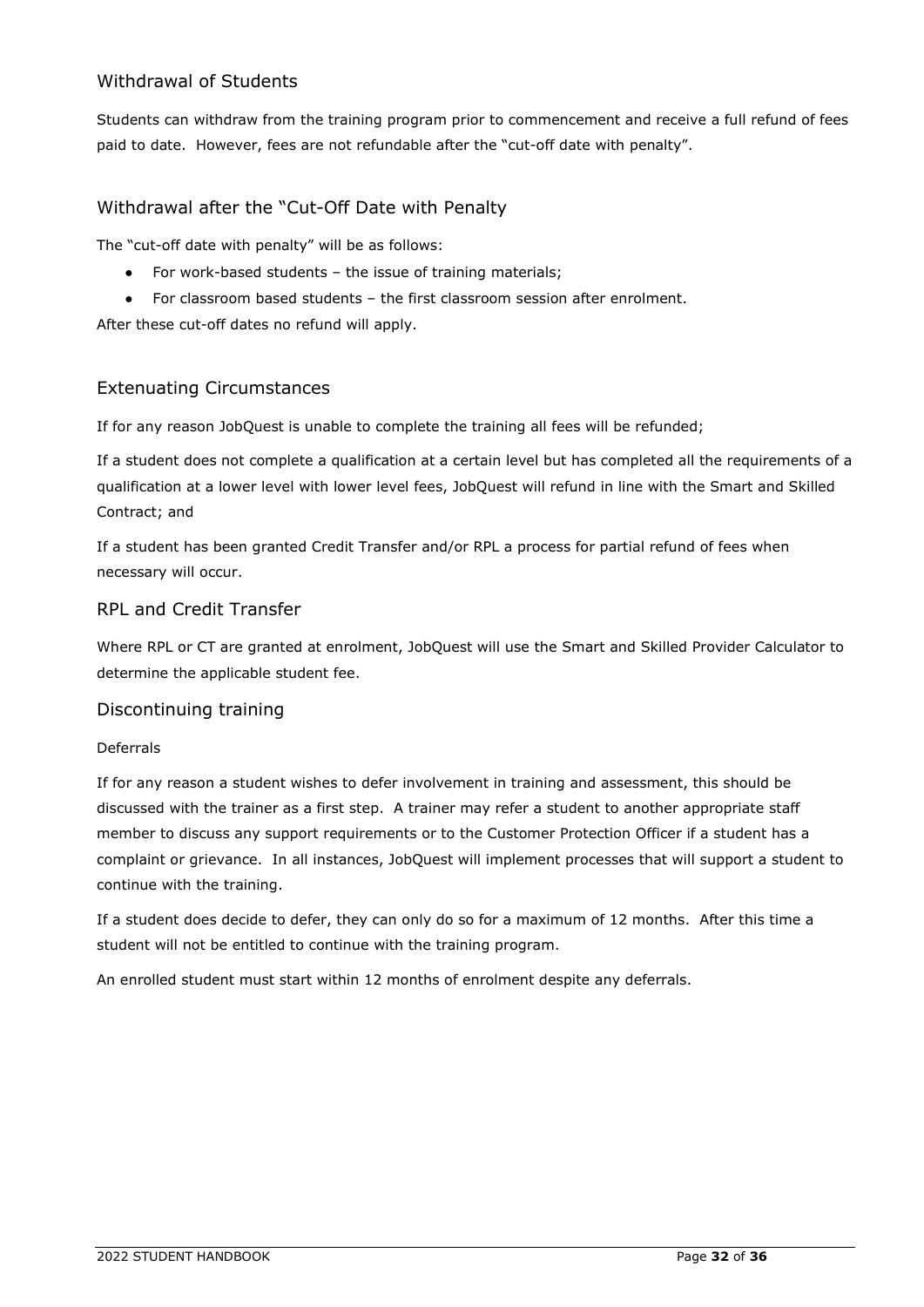#### **Withdrawals**

If a student decides to withdraw from a training program, they should discuss the reasons for doing so with the trainer as a first step. The trainer may refer a student to another appropriate staff member to discuss any support requirements or to the Customers Protection Officer if a student have a complaint or grievance. If a student still decides to withdraw then the following applies:

- A student should give formal notice, preferably in writing, of the date and reasons for a withdrawal;
- A student will be refunded fees in line with the Fee and Refund Policy;
- A student will be given the results of any assessments and be issued any Statement of Attainment for units assessed as competent within 30 days of notice of discontinuation; and
- A Training Plan will be updated and a student will be given a copy.

#### **Transfers**

A student may transfer to another RTO that provides the required training under Smart and Skilled or they may transfer out of a Smart and Skilled subsidised program at any time. Details of how this can occur can be provided as and when required. Students will be provided with support and assistance to transfer.

### <span id="page-36-0"></span>Access to records: USI and Smart and Skilled

A student will be required to set access controls to allow the Training Services NSW and JobQuest the appropriate levels of access to USI records.

For further information please refer to the [USI Student Help Line.](http://www.usi.gov.au/help-centre/student-help/Pages/default.aspx)

Students are required to consent to this required personal information sharing by reading and signing the RTO Form 37 – Student Consent for Smart and Skilled. This form and the Privacy Statement that forms part of RTO Form 2 – Student Enrolment, provide information for the student in relation to information privacy and required information sharing.

#### **Smart and Skills Consumer Protection Policy**

JobQuest is committed to providing ongoing and effective consumer protection to ensure that the rights of our students are protected and they are fully informed on how to deal with any concern they have about any potential breach of their consumer rights.

Consumer protection for students is underpinned by the JobQuest Client Rights Policy with detailed procedures for staff to follow in the Quality, Risk and Governance Manual.

Overview of the Customer Protection Strategy:

Students have the right to expect that

- The education and training received will be of a quality consistent with the Vocational Education and Training regulator's requirements
- The RTO will meet NSW Government requirements in the areas of quality, ethics, accountability and responsiveness
- They will be provided with clear and accurate information about: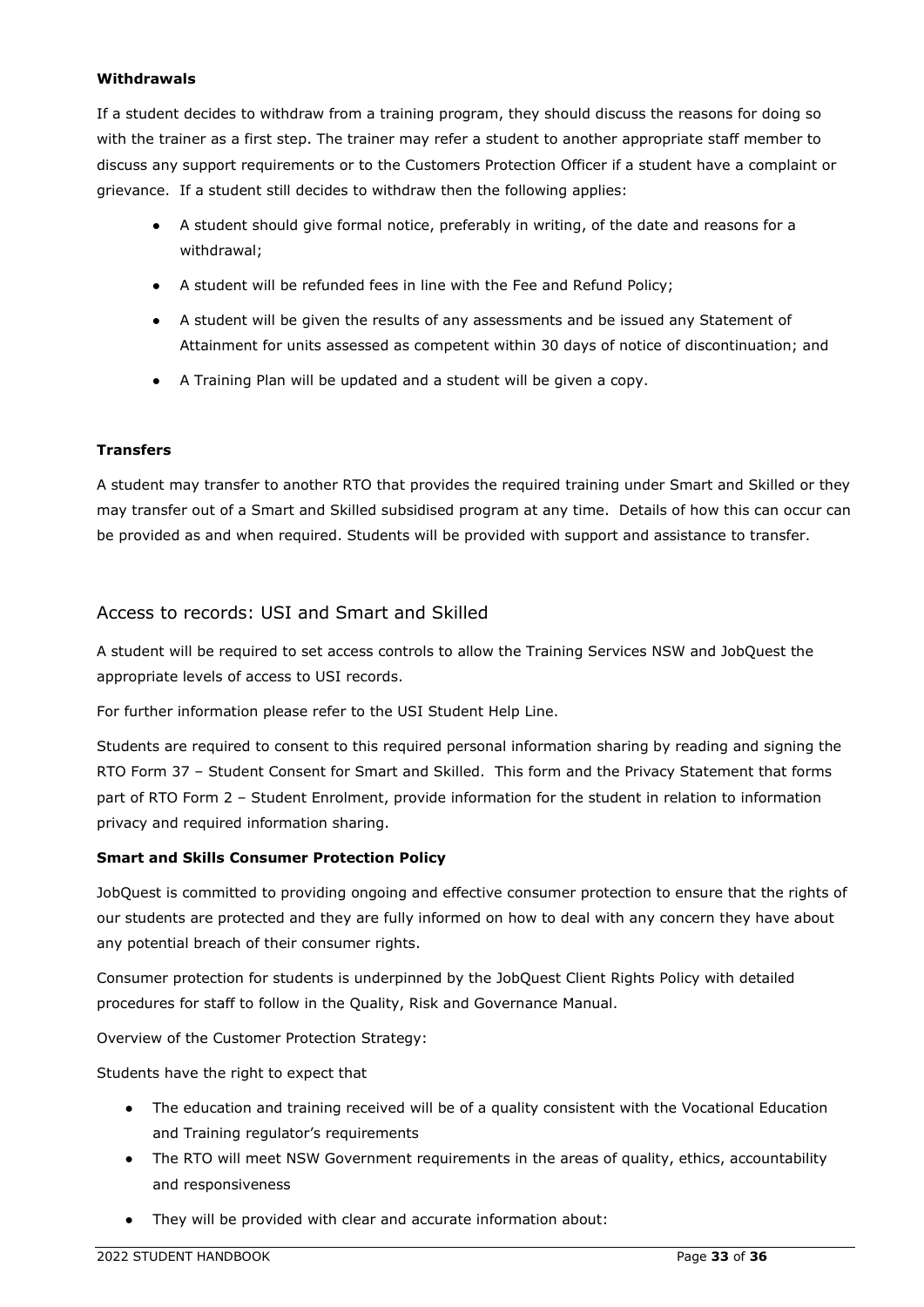Fees and Charges [Page 7] Student Responsibilities [Page 12] and the Student Code of Conduct and Declaration Assessment of Skills [page 15] Student Equity [page 18] Complaints, Appeals and Feedback [page 19] Disciplinary Procedures [page 23] Information Privacy [page 24]

- Every attempt will be made to resolve any student complaints using the JobQuest complaints handling processes [page 19];
- Any complaint or grievance will be actioned as described in these processes as part of our commitment to Continuous Improvement and in line with the Quality, Risk and Governance Manual; and
- Any consumer protection matter will be recorded in detail by the Customer Protection Officer.

The VET Manager is the designated Customer Protection Officer.

Their role is to handle all complaints and grievances and to ensure compliance with JobQuest Policy and Procedures and Smart and Skilled Operating Guidelines.

Contact details are as follows: **VET Manager – Farrina Diogo on 4960 9024**

Further information is available from Training Services NSW.

#### **[https://smartandskilled.nsw.ov.au/for-students/consumer-protection-for-students](https://smartandskilled.nsw.gov.au/for-students/consumer-protection-for-students)**

#### **Phone 1300 772 104**

Other assistance may be provided by:

| • Community Justice Centres                 | Phone 1900 990 777 |
|---------------------------------------------|--------------------|
| • ASQA [Australian Skills Quality Authority | Phone 1300 701 801 |
| • NSW Fair Trading                          | Phone 13 32 20     |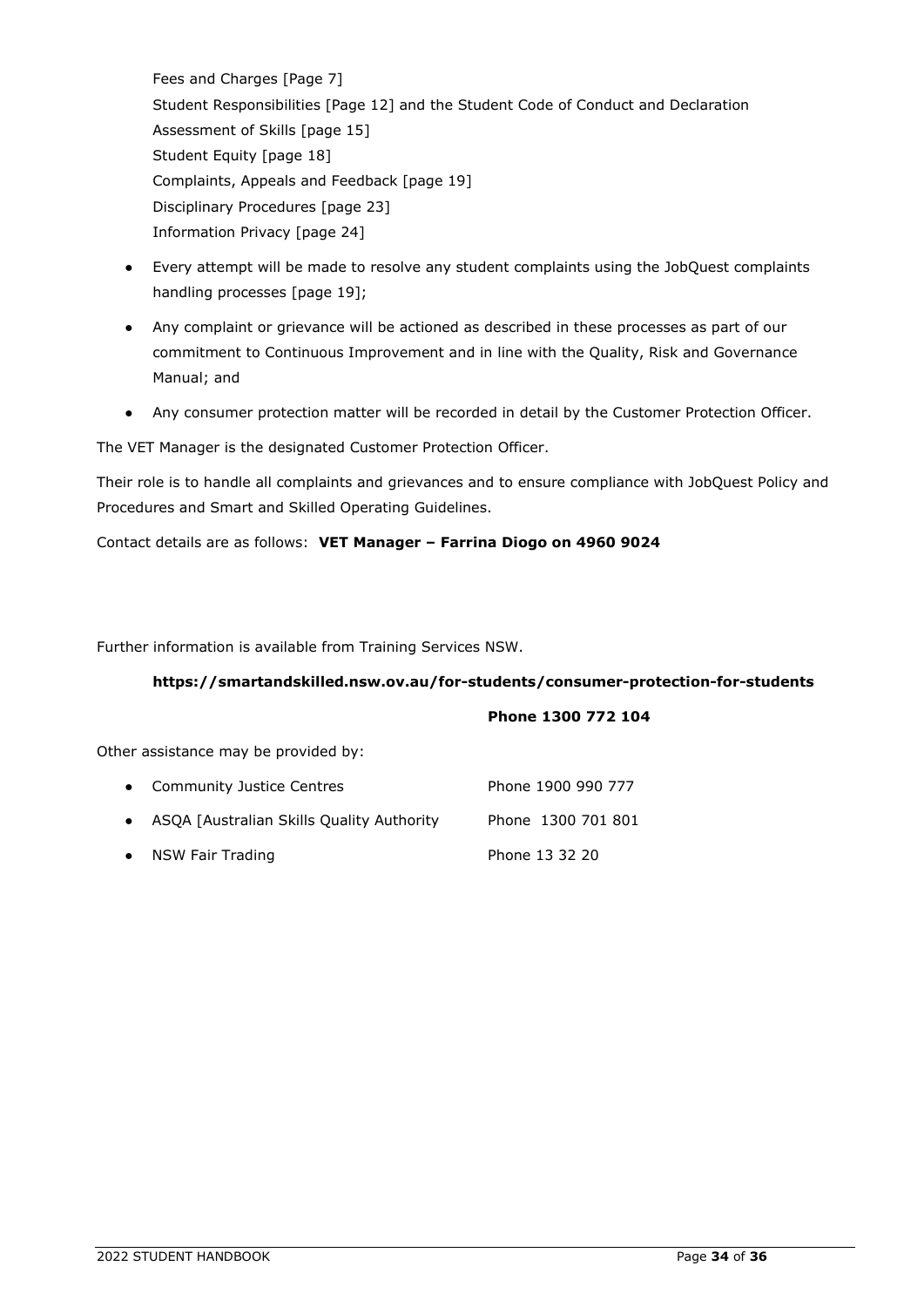# <span id="page-38-0"></span>Smart and Skilled Code of Practice

JobQuest has adopted the following Code of Practice for all students/trainees enrolled under the Smart and Skilled Program

All students/consumers have the right to:

- High quality education and training;
- Be informed about personal information that is collected about them and to review and correct that information;
- Access the JobQuest RTO consumer protection complaints system;

All students/consumers have obligations, including but not limited, to:

- Provide accurate information to the provider; and
- Behave in a responsible and ethical manner.

As a Smart and Skilled provider, JobQuest has certain specific obligations, including but not limited to:

- Provide the training and support necessary to allow the consumer to achieve competency;
- Provide a quality training and assessment experience for all consumers;
- Ensure that all RTO staff and agents meet public expectations of ethical behaviour at all times;
- Conduct marketing activities with integrity, accuracy and transparency and without financial incentives or other inducements to potential students;
- Ensure that prospective students are properly informed about their subsidised training entitlements, their fees and their responsibilities and obligations;
- Provide clear and accessible feedback to the consumer;
- Provide a consumer protection system including an identified Consumer Protection Officer; and
- Maintain procedures for protecting consumers' personal information.

### <span id="page-38-1"></span>Subcontractor Arrangements

JobQuest has not entered into any subcontracting arrangements for the delivery of training and assessment services.

### <span id="page-38-2"></span>Reasonable Adjustment

This means that the assessment process may be modified so that individual students are not disadvantaged during training and assessment. For example, a learner with a disability or with issues relating to language, literacy or numeracy may require some adjustment to the assessment process.

All students will undertake a language, literacy and numeracy assessment prior to training and also will be interviewed at enrolment to ensure any required adjustments are included in their training and assessment plan.